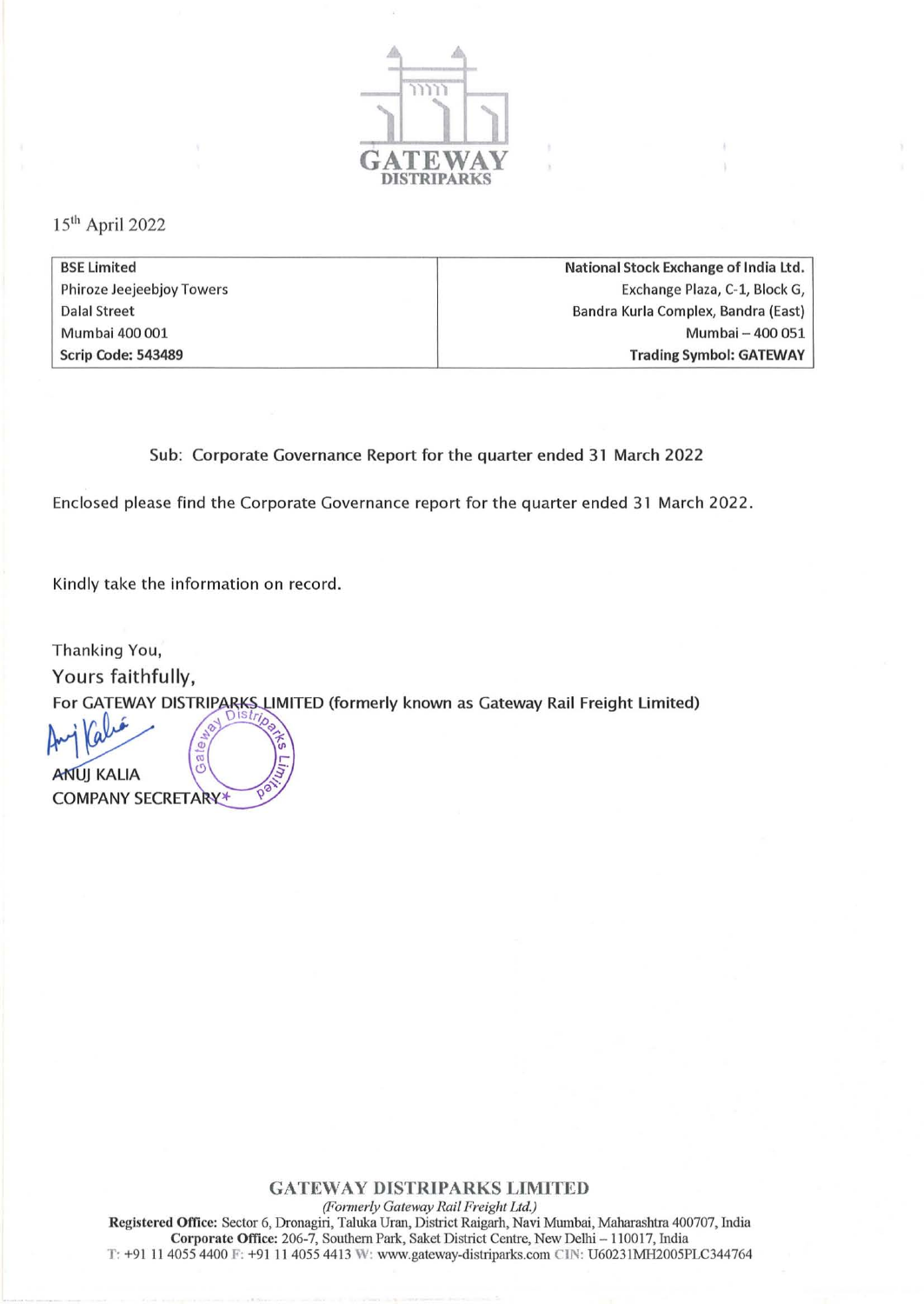|                                                                | <b>General information about company</b> |  |  |  |  |  |  |  |  |  |
|----------------------------------------------------------------|------------------------------------------|--|--|--|--|--|--|--|--|--|
| Scrip code                                                     | 543489                                   |  |  |  |  |  |  |  |  |  |
| NSE Symbol                                                     | <b>GATEWAY</b>                           |  |  |  |  |  |  |  |  |  |
| <b>MSEI</b> Symbol                                             | <b>LISTED</b>                            |  |  |  |  |  |  |  |  |  |
| <b>ISIN</b>                                                    | INE079J01017                             |  |  |  |  |  |  |  |  |  |
| Name of the entity                                             | <b>GATEWAY DISTRIPARKS LIMITED</b>       |  |  |  |  |  |  |  |  |  |
| Date of start of financial year                                | $01 - 04 - 2021$                         |  |  |  |  |  |  |  |  |  |
| Date of end of financial year                                  | 31-03-2022                               |  |  |  |  |  |  |  |  |  |
| <b>Reporting Quarter</b>                                       | Yearly                                   |  |  |  |  |  |  |  |  |  |
| Date of Report                                                 | 31-03-2022                               |  |  |  |  |  |  |  |  |  |
| Risk management committee                                      | Applicable                               |  |  |  |  |  |  |  |  |  |
| Market Capitalisation as per immediate previous Financial Year | Top 1000 listed entities                 |  |  |  |  |  |  |  |  |  |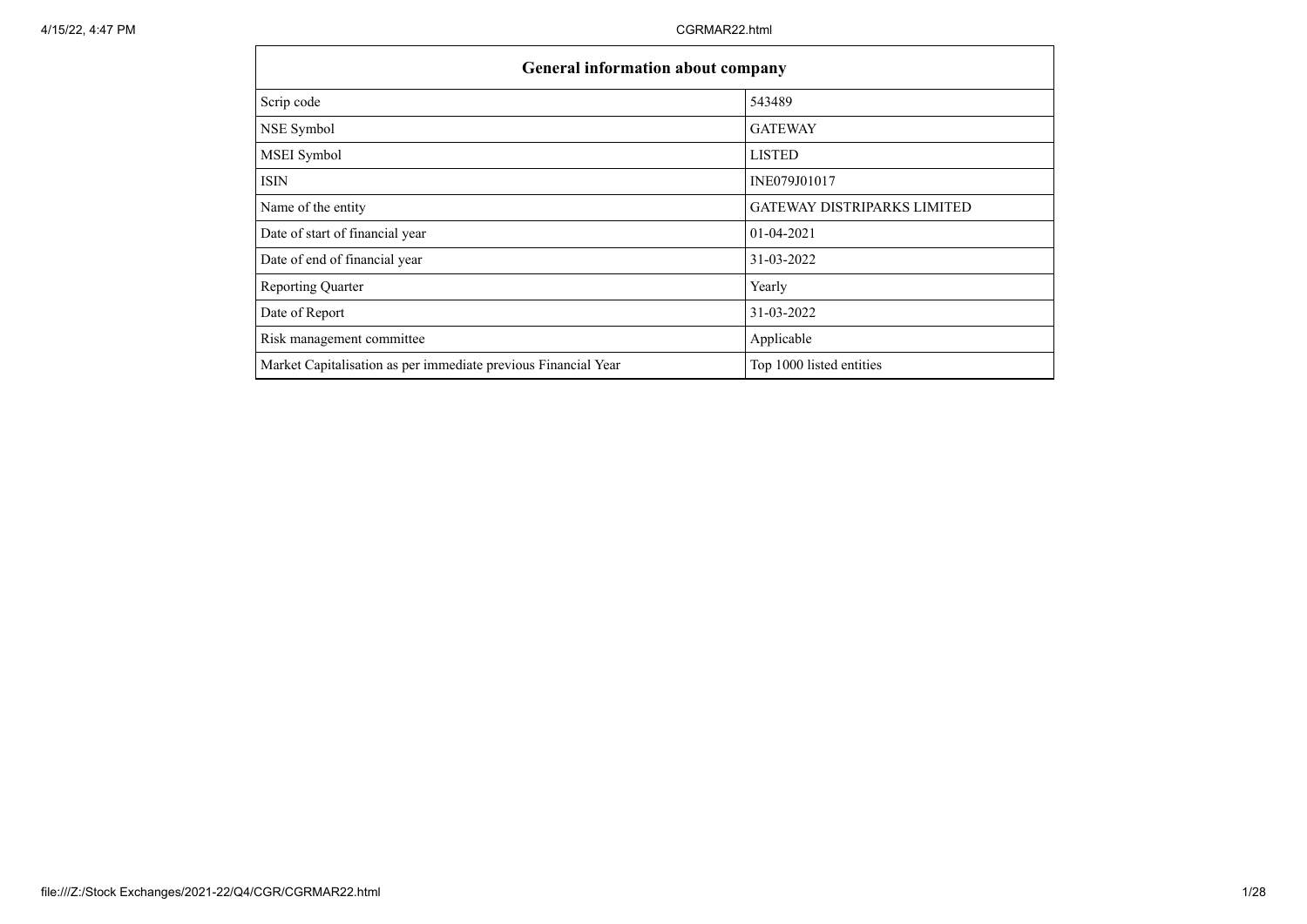|                |                      |                                                             |            |            |                                                |                                       |                                 |                          |                                                                                                      |                                             | <b>Annexure I</b>                           |                                                           |                      |                                            |                                                                                                                                                |                                                                                                                                                                      |                                                                                                                                                                          |                                                                                                                                                                                                            |                                      |                                             |
|----------------|----------------------|-------------------------------------------------------------|------------|------------|------------------------------------------------|---------------------------------------|---------------------------------|--------------------------|------------------------------------------------------------------------------------------------------|---------------------------------------------|---------------------------------------------|-----------------------------------------------------------|----------------------|--------------------------------------------|------------------------------------------------------------------------------------------------------------------------------------------------|----------------------------------------------------------------------------------------------------------------------------------------------------------------------|--------------------------------------------------------------------------------------------------------------------------------------------------------------------------|------------------------------------------------------------------------------------------------------------------------------------------------------------------------------------------------------------|--------------------------------------|---------------------------------------------|
|                |                      |                                                             |            |            |                                                |                                       |                                 |                          | Annexure I to be submitted by listed entity on quarterly basis                                       |                                             |                                             |                                                           |                      |                                            |                                                                                                                                                |                                                                                                                                                                      |                                                                                                                                                                          |                                                                                                                                                                                                            |                                      |                                             |
|                |                      |                                                             |            |            |                                                |                                       |                                 |                          |                                                                                                      |                                             | <b>I. Composition of Board of Directors</b> |                                                           |                      |                                            |                                                                                                                                                |                                                                                                                                                                      |                                                                                                                                                                          |                                                                                                                                                                                                            |                                      |                                             |
|                |                      |                                                             |            |            |                                                |                                       |                                 |                          | Disclosure of notes on composition of board of directors explanatory                                 |                                             |                                             |                                                           |                      |                                            |                                                                                                                                                |                                                                                                                                                                      |                                                                                                                                                                          |                                                                                                                                                                                                            |                                      |                                             |
|                |                      |                                                             |            |            |                                                |                                       |                                 |                          |                                                                                                      |                                             |                                             | Whether the listed entity has a Regular Chairperson   Yes |                      |                                            |                                                                                                                                                |                                                                                                                                                                      |                                                                                                                                                                          |                                                                                                                                                                                                            |                                      |                                             |
|                |                      |                                                             |            |            |                                                |                                       |                                 |                          |                                                                                                      |                                             |                                             | Whether Chairperson is related to MD or CEO               |                      | Yes                                        |                                                                                                                                                |                                                                                                                                                                      |                                                                                                                                                                          |                                                                                                                                                                                                            |                                      |                                             |
| Sr             | Title<br>(Mr)<br>Ms) | Name of the<br>Director                                     | PAN        | <b>DIN</b> | Category 1<br>of directors                     | Category 2<br>of directors            | Category<br>$3$ of<br>directors | Date<br>of<br>Birth      | Whether<br>special<br>resolution<br>passed?<br>[Refer Reg.<br>$17(1A)$ of<br>Listing<br>Regulations] | Date of<br>passing<br>special<br>resolution | Initial Date<br>of<br>appointment           | Date of Re-<br>appointment                                | Date of<br>cessation | Tenure<br>of<br>director<br>(in<br>months) | No of<br>Directorship<br>in listed<br>entities<br>including<br>this listed<br>entity (Refer<br>Regulation<br>17A of<br>Listing<br>Regulations) | No of<br>Independent<br>Directorship<br>in listed<br>entities<br>including<br>this listed<br>entity<br>(Refer<br>Regulation<br>$17A(1)$ of<br>Listing<br>Regulations | Number of<br>memberships<br>in Audit/<br>Stakeholder<br>Committee(s)<br>including this<br>listed entity<br>(Refer<br>Regulation<br>$26(1)$ of<br>Listing<br>Regulations) | No of post<br>of<br>Chairperson<br>in Audit/<br>Stakeholder<br>Committee<br>held in listed<br>entities<br>including<br>this listed<br>entity (Refer<br>Regulation<br>$26(1)$ of<br>Listing<br>Regulations) | Notes for<br>not<br>providing<br>PAN | Notes for<br>not<br>providing<br>$\rm{DIN}$ |
| $\mathbf{1}$   | Mr                   | <b>PREM</b><br><b>KISHAN</b><br><b>DASS</b><br><b>GUPTA</b> | AAKPG2127J | 00011670   | Executive<br>Director                          | Chairperson<br>related to<br>Promoter | MD                              | $22 -$<br>$02 -$<br>1958 | $\rm NA$                                                                                             |                                             | 02-05-2006                                  | 27-12-2021                                                |                      | $\theta$                                   |                                                                                                                                                | $\Omega$                                                                                                                                                             | $\overline{2}$                                                                                                                                                           |                                                                                                                                                                                                            |                                      |                                             |
| $\overline{2}$ | Mr                   | <b>SAMVID</b><br><b>GUPTA</b>                               | AXOPG2763K | 05320765   | Executive<br>Director                          | Not<br>Applicable                     | MD                              | $30 -$<br>$09 -$<br>1992 | NA                                                                                                   |                                             | 05-11-2015                                  | 27-12-2021                                                |                      | $\theta$                                   | $\mathfrak{D}$                                                                                                                                 | $\Omega$                                                                                                                                                             | $\overline{2}$                                                                                                                                                           | $\Omega$                                                                                                                                                                                                   |                                      |                                             |
| $\mathfrak{Z}$ | Mr                   | ISHAAN<br><b>GUPTA</b>                                      | APFPG1166F | 05298583   | Executive<br>Director                          | Not<br>Applicable                     | MD                              | $22 -$<br>$07 -$<br>1988 | NA                                                                                                   |                                             | 14-08-2012                                  | 27-12-2021                                                |                      | $\overline{0}$                             |                                                                                                                                                | $\Omega$                                                                                                                                                             | $\Omega$                                                                                                                                                                 | $\Omega$                                                                                                                                                                                                   |                                      |                                             |
| $\overline{4}$ | Mr                   | ANIL<br><b>AGGARWAL</b>                                     | AABPA5289J | 01385684   | Non-<br>Executive -<br>Independent<br>Director | Not<br>Applicable                     |                                 | $20 -$<br>$05 -$<br>1958 | No                                                                                                   |                                             | 18-04-2020                                  |                                                           |                      | 24                                         |                                                                                                                                                | $\mathfrak{D}$                                                                                                                                                       | $\overline{4}$                                                                                                                                                           | $\mathcal{R}$                                                                                                                                                                                              |                                      |                                             |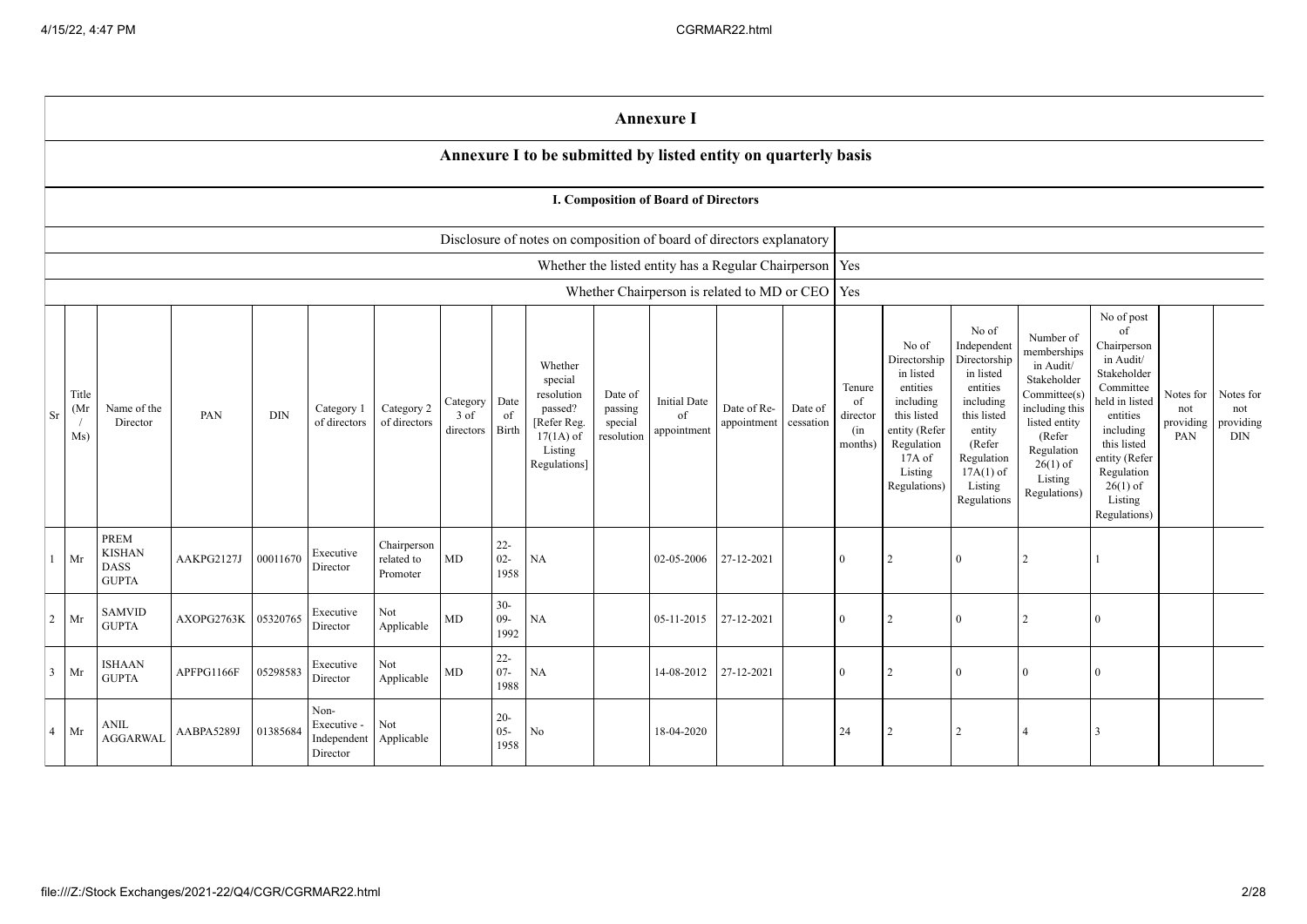|                |                                                     |                                             |                     |            |                                                |                               |                               |                          |                                                                                                      |                                             |                                          | <b>I. Composition of Board of Directors</b> |                      |                                            |                                                                                                                                                  |                                                                                                                                                                      |                                                                                                                                                                          |                                                                                                                                                                                                                  |
|----------------|-----------------------------------------------------|---------------------------------------------|---------------------|------------|------------------------------------------------|-------------------------------|-------------------------------|--------------------------|------------------------------------------------------------------------------------------------------|---------------------------------------------|------------------------------------------|---------------------------------------------|----------------------|--------------------------------------------|--------------------------------------------------------------------------------------------------------------------------------------------------|----------------------------------------------------------------------------------------------------------------------------------------------------------------------|--------------------------------------------------------------------------------------------------------------------------------------------------------------------------|------------------------------------------------------------------------------------------------------------------------------------------------------------------------------------------------------------------|
|                |                                                     |                                             |                     |            |                                                |                               |                               |                          | Disclosure of notes on composition of board of directors explanatory                                 |                                             |                                          |                                             |                      |                                            |                                                                                                                                                  |                                                                                                                                                                      |                                                                                                                                                                          |                                                                                                                                                                                                                  |
|                | Whether the listed entity has a Regular Chairperson |                                             |                     |            |                                                |                               |                               |                          |                                                                                                      |                                             |                                          |                                             |                      |                                            |                                                                                                                                                  |                                                                                                                                                                      |                                                                                                                                                                          |                                                                                                                                                                                                                  |
| Sr             | Title<br>(Mr)<br>Ms)                                | Name of<br>the<br>Director                  | PAN                 | <b>DIN</b> | Category 1<br>of directors                     | Category 2<br>οf<br>directors | Category<br>3 of<br>directors | Date<br>of<br>Birth      | Whether<br>special<br>resolution<br>passed?<br>[Refer Reg.<br>$17(1A)$ of<br>Listing<br>Regulations] | Date of<br>passing<br>special<br>resolution | <b>Initial Date</b><br>of<br>appointment | Date of Re-<br>appointment                  | Date of<br>cessation | Tenure<br>of<br>director<br>(in<br>months) | No of<br>Directorship<br>in listed<br>entities<br>including<br>this listed<br>entity (Refer<br>Regulation<br>$17A$ of<br>Listing<br>Regulations) | No of<br>Independent<br>Directorship<br>in listed<br>entities<br>including<br>this listed<br>entity<br>(Refer<br>Regulation<br>$17A(1)$ of<br>Listing<br>Regulations | Number of<br>memberships<br>in Audit/<br>Stakeholder<br>Committee(s)<br>including this<br>listed entity<br>(Refer<br>Regulation<br>$26(1)$ of<br>Listing<br>Regulations) | No of post<br>of<br>Chairperson<br>in Audit/<br>Stakeholder<br>Committee<br>held in listed<br>entities<br>including<br>this listed<br>entity (Refer<br>Regulation<br>$26(1)$ of<br>Listing<br><b>Regulations</b> |
| 5 <sup>5</sup> | Mr                                                  | <b>ARUN</b><br><b>KUMAR</b><br><b>GUPTA</b> | AAAPG4063H 06571270 |            | Non-<br>Executive -<br>Independent<br>Director | Not<br>Applicable             |                               | $24 -$<br>$03 -$<br>1961 | No                                                                                                   |                                             | 05-11-2015                               | 05-11-2020                                  |                      | 78                                         | 2                                                                                                                                                | 2                                                                                                                                                                    |                                                                                                                                                                          |                                                                                                                                                                                                                  |
| 6              | Mrs                                                 | <b>VANITA</b><br><b>GUPTA</b>               | AAIPY1690E          | 09449130   | Non-<br>Executive -<br>Independent<br>Director | Not<br>Applicable             |                               | $19-$<br>$01-$<br>1971   | No                                                                                                   |                                             | 27-12-2021                               |                                             |                      |                                            |                                                                                                                                                  |                                                                                                                                                                      |                                                                                                                                                                          |                                                                                                                                                                                                                  |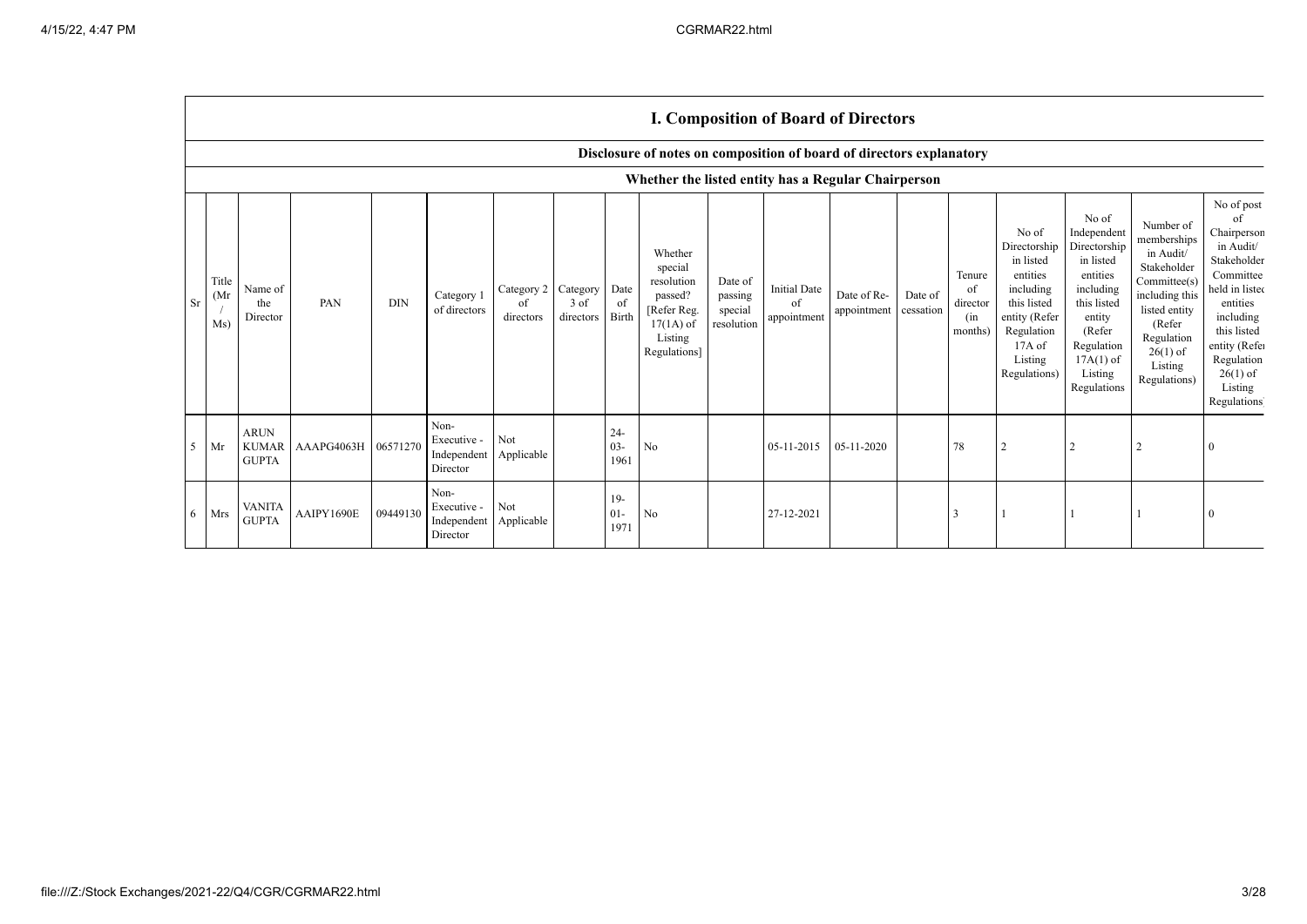|                | <b>Audit Committee Details</b>                                        |                                   |                                         |                            |                        |                      |         |  |  |  |  |  |
|----------------|-----------------------------------------------------------------------|-----------------------------------|-----------------------------------------|----------------------------|------------------------|----------------------|---------|--|--|--|--|--|
|                | Whether the Audit Committee has a Regular Chairperson  <br><b>Yes</b> |                                   |                                         |                            |                        |                      |         |  |  |  |  |  |
| <b>Sr</b>      | DIN<br>Number                                                         | Name of Committee<br>members      | Category 1 of directors                 | Category 2 of<br>directors | Date of<br>Appointment | Date of<br>Cessation | Remarks |  |  |  |  |  |
|                | 01385684                                                              | ANIL AGGARWAL                     | Non-Executive - Independent<br>Director | Chairperson                | 18-04-2020             |                      |         |  |  |  |  |  |
| $\overline{c}$ | 06571270                                                              | <b>ARUN KUMAR</b><br><b>GUPTA</b> | Non-Executive - Independent<br>Director | Member                     | $05-11-2015$           |                      |         |  |  |  |  |  |
| 3              | 05320765                                                              | <b>SAMVID GUPTA</b>               | <b>Executive Director</b>               | Member                     | 30-03-2019             |                      |         |  |  |  |  |  |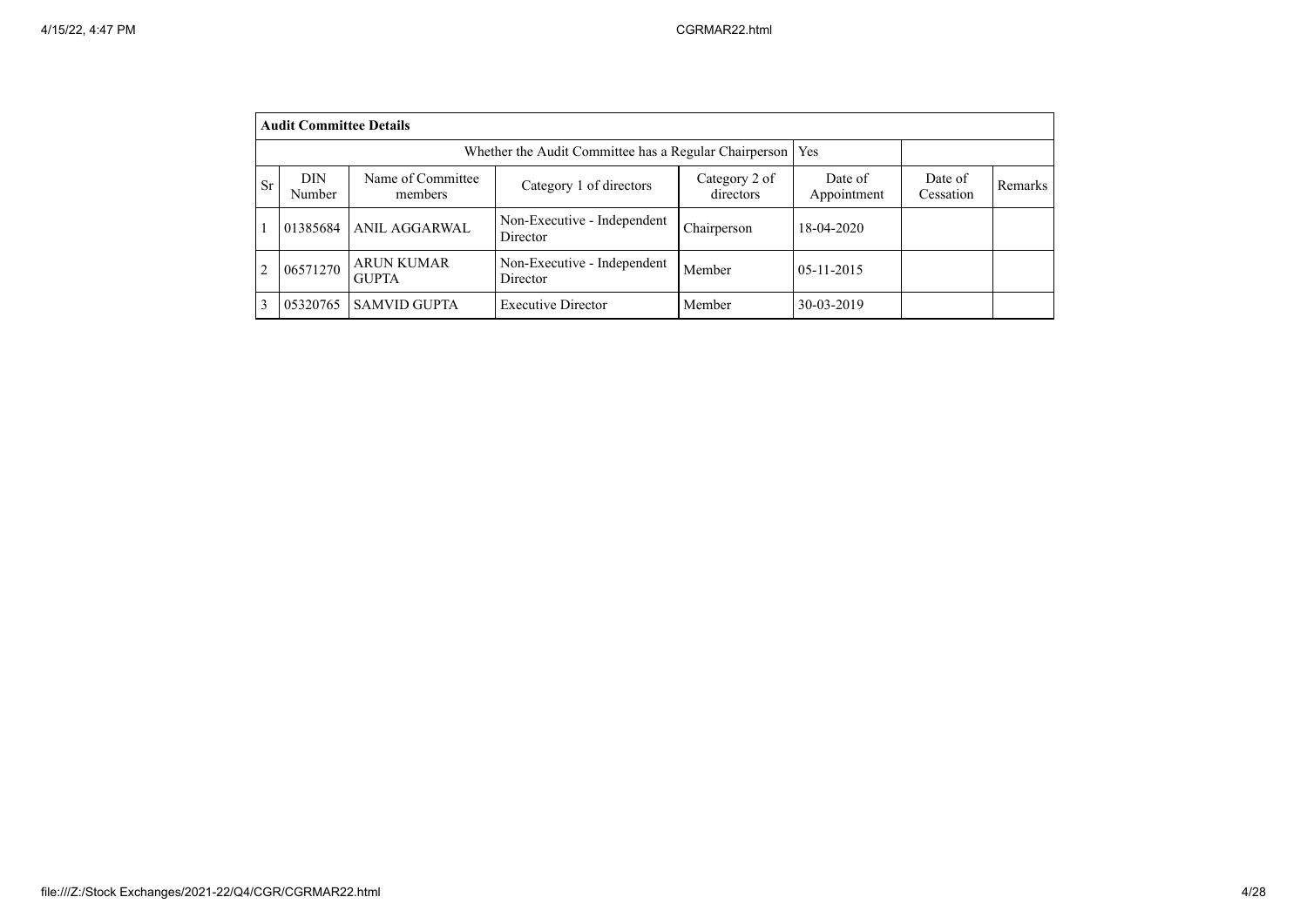|                |                      | Nomination and remuneration committee |                                                                             |                      |              |  |  |
|----------------|----------------------|---------------------------------------|-----------------------------------------------------------------------------|----------------------|--------------|--|--|
|                |                      |                                       | Whether the Nomination and remuneration committee has a Regular Chairperson |                      | Yes          |  |  |
| Sr             | <b>DIN</b><br>Number | Name of Committee<br>members          | Date of<br>Appointment                                                      | Date of<br>Cessation | Remarks      |  |  |
|                | 06571270             | <b>ARUN KUMAR</b><br><b>GUPTA</b>     | Non-Executive - Independent<br>Director                                     | Chairperson          | $05-11-2015$ |  |  |
| $\overline{c}$ | 00011670             | PREM KISHAN DASS<br><b>GUPTA</b>      | <b>Executive Director</b>                                                   | Member               | 28-04-2015   |  |  |
| 3              | 01385684             | ANIL AGGARWAL                         | Non-Executive - Independent<br>Director                                     | Member               | 18-04-2020   |  |  |
| 4              | 09449130             | VANITA GUPTA                          | Non-Executive - Independent<br>Director                                     | Member               | 27-12-2021   |  |  |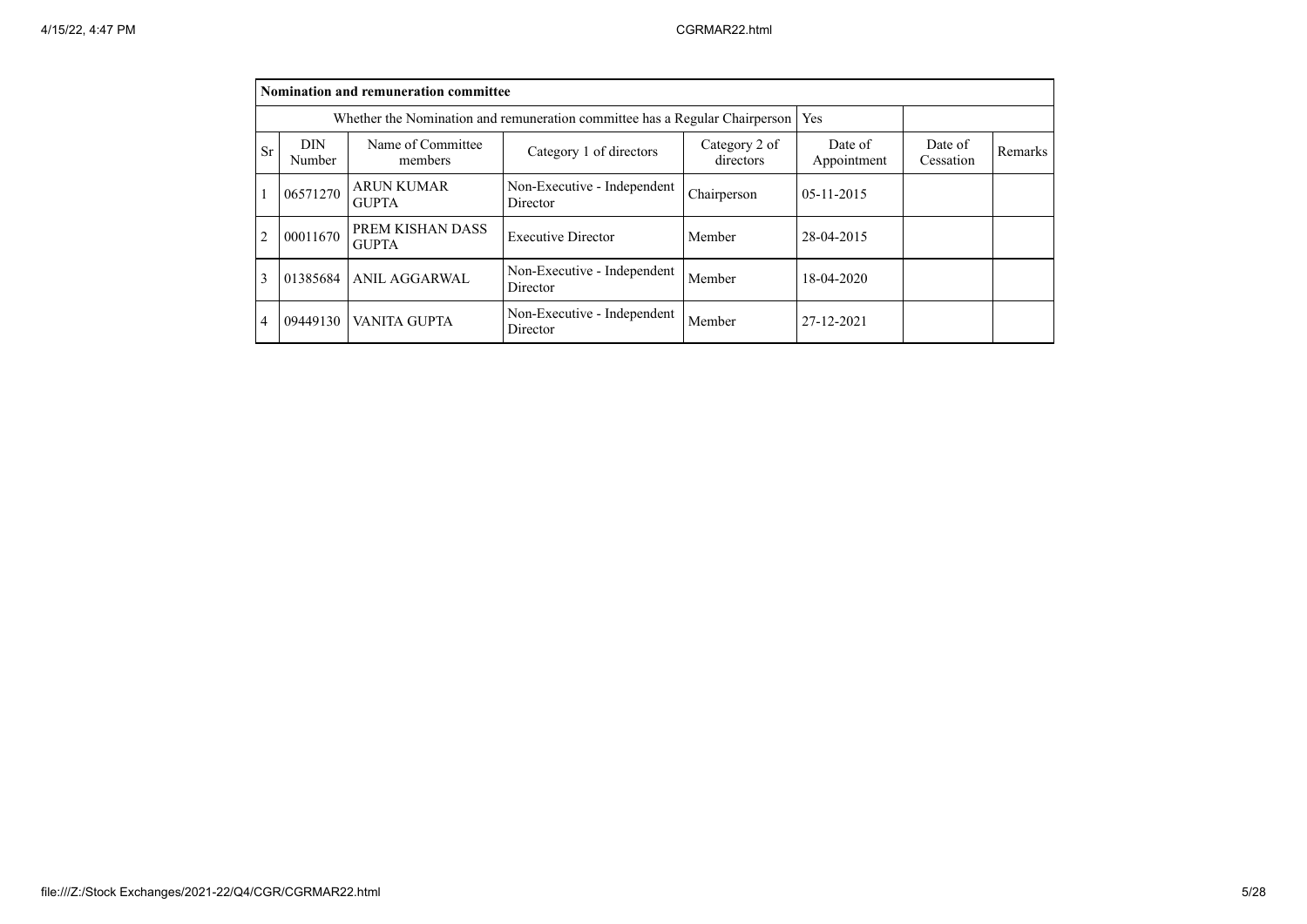|                                                                                                                                                                                  | <b>Stakeholders Relationship Committee</b>                                |                     |                                         |             |            |  |  |  |  |  |  |
|----------------------------------------------------------------------------------------------------------------------------------------------------------------------------------|---------------------------------------------------------------------------|---------------------|-----------------------------------------|-------------|------------|--|--|--|--|--|--|
|                                                                                                                                                                                  | Whether the Stakeholders Relationship Committee has a Regular Chairperson |                     |                                         |             |            |  |  |  |  |  |  |
| Name of Committee<br>DIN<br>Category 2 of<br>Date of<br>Date of<br><b>Sr</b><br>Category 1 of directors<br>Remarks<br>directors<br>Appointment<br>Number<br>Cessation<br>members |                                                                           |                     |                                         |             |            |  |  |  |  |  |  |
|                                                                                                                                                                                  | 01385684                                                                  | ANIL AGGARWAL       | Non-Executive - Independent<br>Director | Chairperson | 27-12-2021 |  |  |  |  |  |  |
| $\overline{c}$                                                                                                                                                                   | 05320765                                                                  | <b>SAMVID GUPTA</b> | <b>Executive Director</b>               | Member      | 27-12-2021 |  |  |  |  |  |  |
| 3                                                                                                                                                                                | 09449130                                                                  | VANITA GUPTA        | Non-Executive - Independent<br>Director | Member      | 27-12-2021 |  |  |  |  |  |  |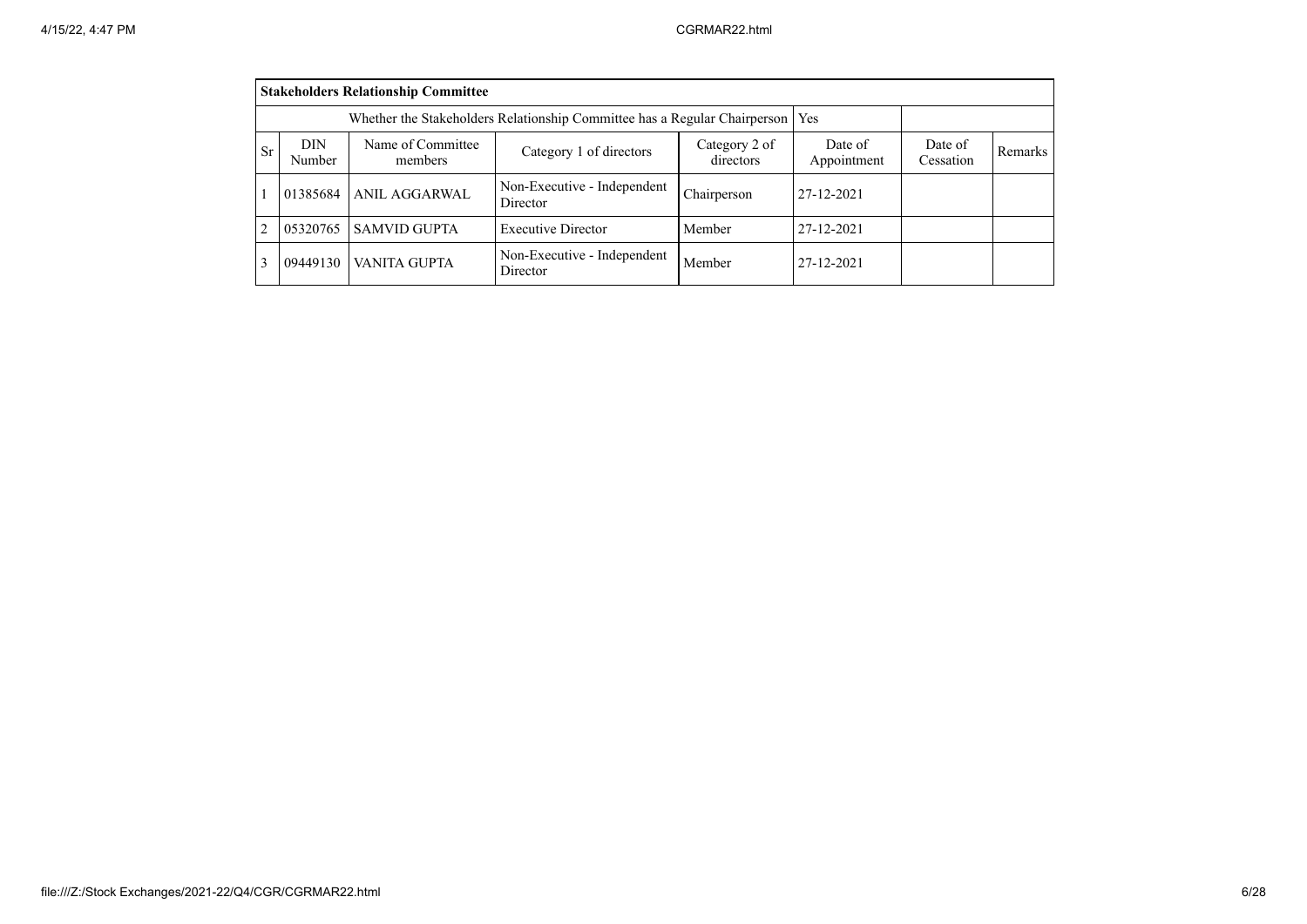|                |                                                                       | <b>Risk Management Committee</b>  |                                       |                      |            |  |  |  |  |  |  |  |
|----------------|-----------------------------------------------------------------------|-----------------------------------|---------------------------------------|----------------------|------------|--|--|--|--|--|--|--|
|                | Whether the Risk Management Committee has a Regular Chairperson   Yes |                                   |                                       |                      |            |  |  |  |  |  |  |  |
| <b>Sr</b>      | <b>DIN</b><br>Number                                                  | Name of Committee<br>members      | Date of<br>Appointment                | Date of<br>Cessation | Remarks    |  |  |  |  |  |  |  |
|                | 05320765                                                              | <b>SAMVID GUPTA</b>               | <b>Executive Director</b>             | Chairperson          | 27-12-2021 |  |  |  |  |  |  |  |
| $\overline{c}$ | 05298583                                                              | <b>ISHAAN GUPTA</b>               | <b>Executive Director</b>             | Member               | 27-12-2021 |  |  |  |  |  |  |  |
| 3              | 06571270                                                              | <b>ARUN KUMAR</b><br><b>GUPTA</b> | Non Executive-Independent<br>Director | Member               | 27-12-2021 |  |  |  |  |  |  |  |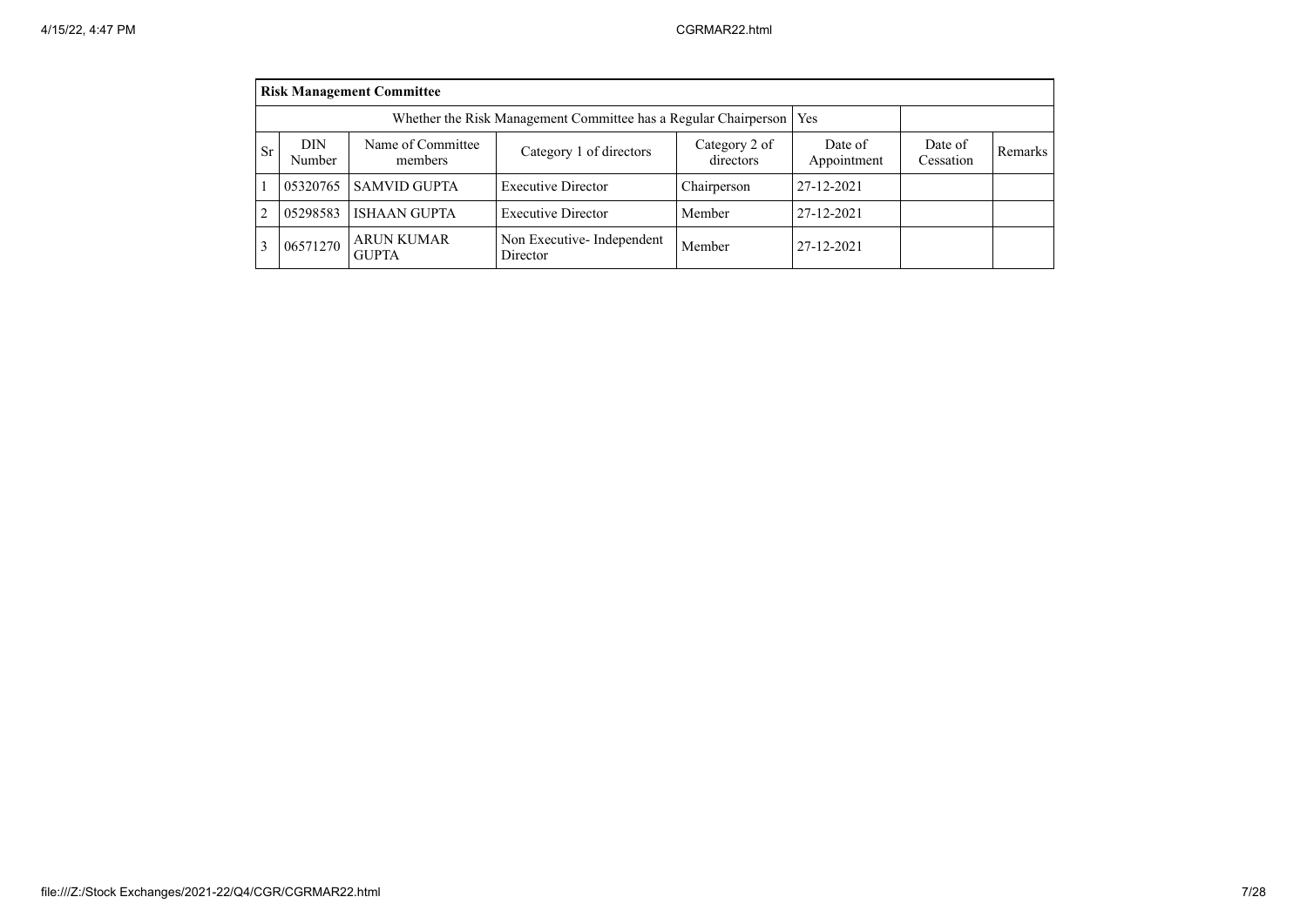|    | <b>Corporate Social Responsibility Committee</b>                                      |                                   |                                         |             |              |  |  |  |  |  |  |  |
|----|---------------------------------------------------------------------------------------|-----------------------------------|-----------------------------------------|-------------|--------------|--|--|--|--|--|--|--|
|    | Whether the Corporate Social Responsibility Committee has a Regular Chairperson   Yes |                                   |                                         |             |              |  |  |  |  |  |  |  |
| Sr | <b>DIN</b><br>Number                                                                  | Date of<br>Cessation              | Remarks                                 |             |              |  |  |  |  |  |  |  |
|    | 05298583                                                                              | <b>ISHAAN GUPTA</b>               | <b>Executive Director</b>               | Chairperson | 27-12-2021   |  |  |  |  |  |  |  |
|    | 00011670                                                                              | PREM KISHAN DASS<br><b>GUPTA</b>  | <b>Executive Director</b>               | Member      | 28-04-2015   |  |  |  |  |  |  |  |
|    | 06571270                                                                              | <b>ARUN KUMAR</b><br><b>GUPTA</b> | Non-Executive - Independent<br>Director | Member      | $05-11-2015$ |  |  |  |  |  |  |  |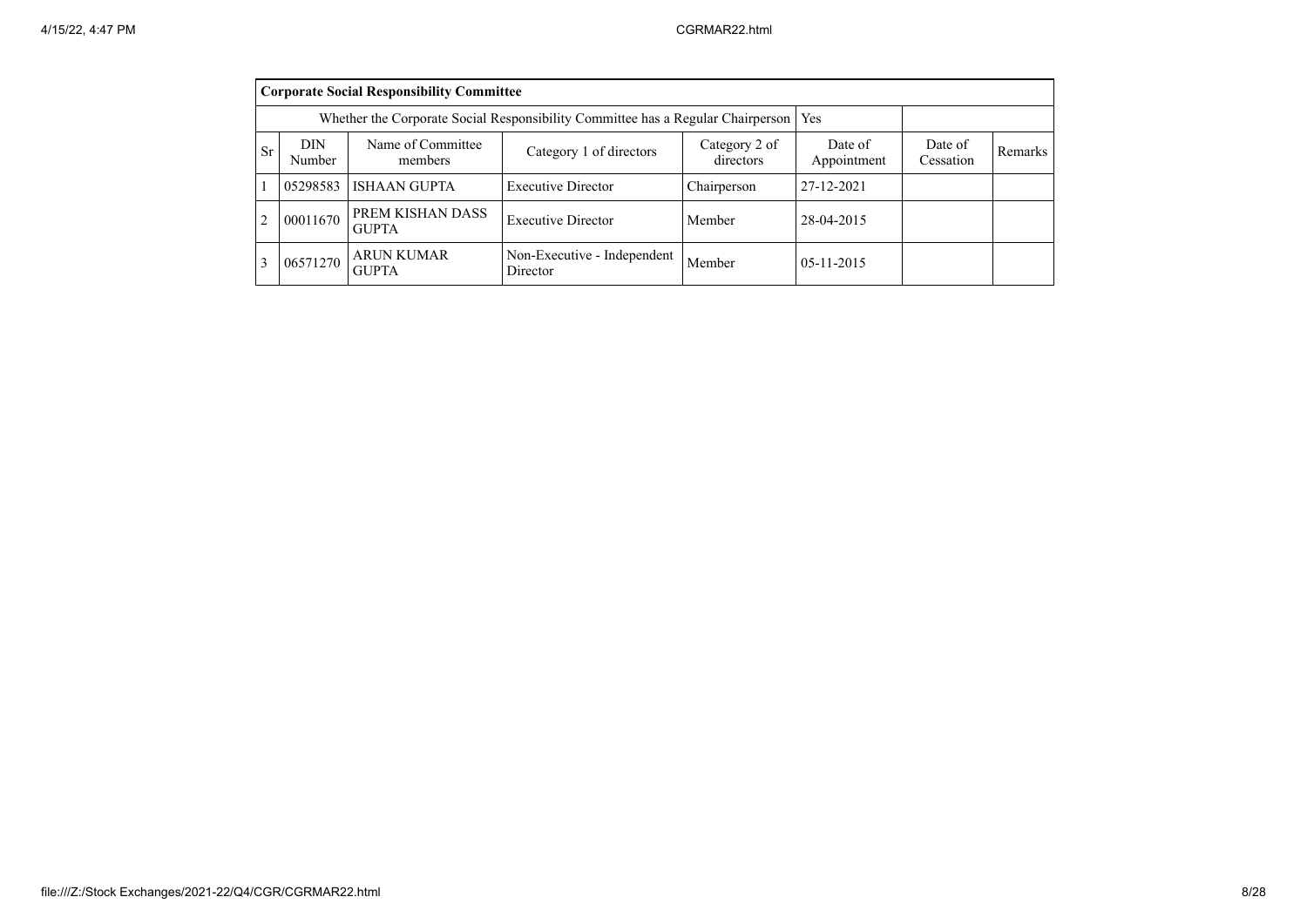|           | <b>Other Committee</b> |                                  |                             |                            |                            |         |
|-----------|------------------------|----------------------------------|-----------------------------|----------------------------|----------------------------|---------|
| <b>Sr</b> | DIN<br>Number          | Name of Committee members        | Name of other committee     | Category 1 of<br>directors | Category 2 of<br>directors | Remarks |
|           | 00011670               | PREM KISHAN DASS<br><b>GUPTA</b> | Implementation<br>Committee | <b>Executive Director</b>  | Chairperson                |         |
| 2         | 05298583               | <b>ISHAAN GUPTA</b>              | Implementation<br>Committee | <b>Executive Director</b>  | Member                     |         |
|           | 05320765               | <b>SAMVID GUPTA</b>              | Implementation<br>Committee | <b>Executive Director</b>  | Member                     |         |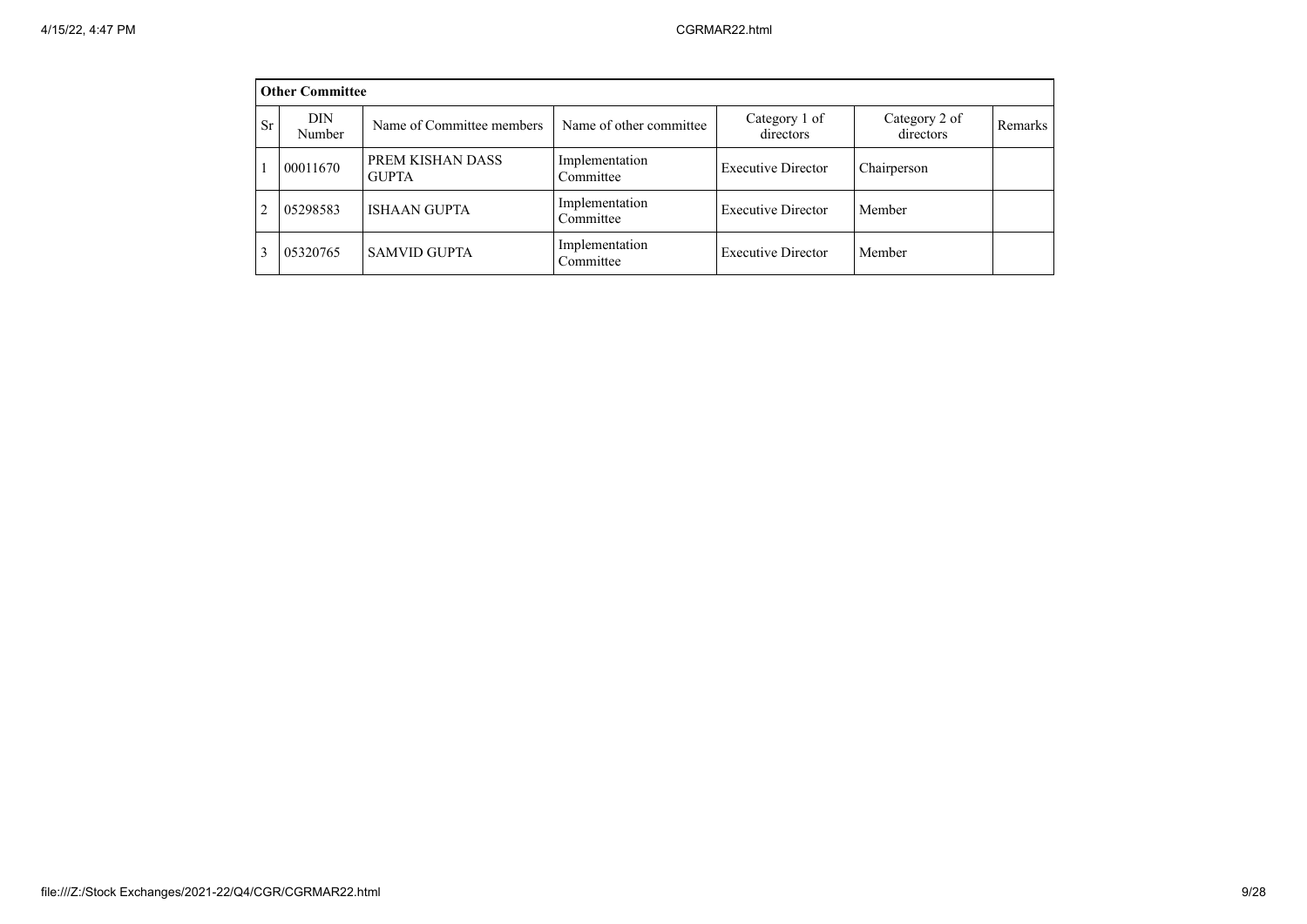|                | Annexure 1                                                          |                                                               |                                                                      |                                       |                                                     |                                                                                      |                                                                        |  |  |  |  |  |  |
|----------------|---------------------------------------------------------------------|---------------------------------------------------------------|----------------------------------------------------------------------|---------------------------------------|-----------------------------------------------------|--------------------------------------------------------------------------------------|------------------------------------------------------------------------|--|--|--|--|--|--|
|                | Annexure 1                                                          |                                                               |                                                                      |                                       |                                                     |                                                                                      |                                                                        |  |  |  |  |  |  |
|                | <b>III. Meeting of Board of Directors</b>                           |                                                               |                                                                      |                                       |                                                     |                                                                                      |                                                                        |  |  |  |  |  |  |
|                | Disclosure of notes on meeting of<br>board of directors explanatory |                                                               |                                                                      |                                       |                                                     |                                                                                      |                                                                        |  |  |  |  |  |  |
| <b>Sr</b>      | $Date(s)$ of<br>meeting (if any)<br>in the previous<br>quarter      | $Date(s)$ of<br>meeting (if any)<br>in the current<br>quarter | Maximum gap<br>between any two<br>consecutive (in<br>number of days) | Notes for<br>not<br>providing<br>Date | Whether<br>requirement of<br>Ouorum met<br>(Yes/No) | Number of Directors<br>present* (All directors<br>including Independent<br>Director) | No. of<br>Independent<br><b>Directors</b><br>attending the<br>meeting* |  |  |  |  |  |  |
|                | 21-10-2021                                                          |                                                               |                                                                      |                                       | Yes                                                 | 7                                                                                    | $\overline{2}$                                                         |  |  |  |  |  |  |
| 2              | 27-12-2021                                                          |                                                               | 66                                                                   |                                       | Yes                                                 | 6                                                                                    | 3                                                                      |  |  |  |  |  |  |
| 3              |                                                                     | 14-02-2022                                                    | 48                                                                   |                                       | Yes                                                 | 6                                                                                    | 3                                                                      |  |  |  |  |  |  |
| $\overline{4}$ |                                                                     | 25-02-2022                                                    | 10                                                                   |                                       | Yes                                                 | 6                                                                                    | 3                                                                      |  |  |  |  |  |  |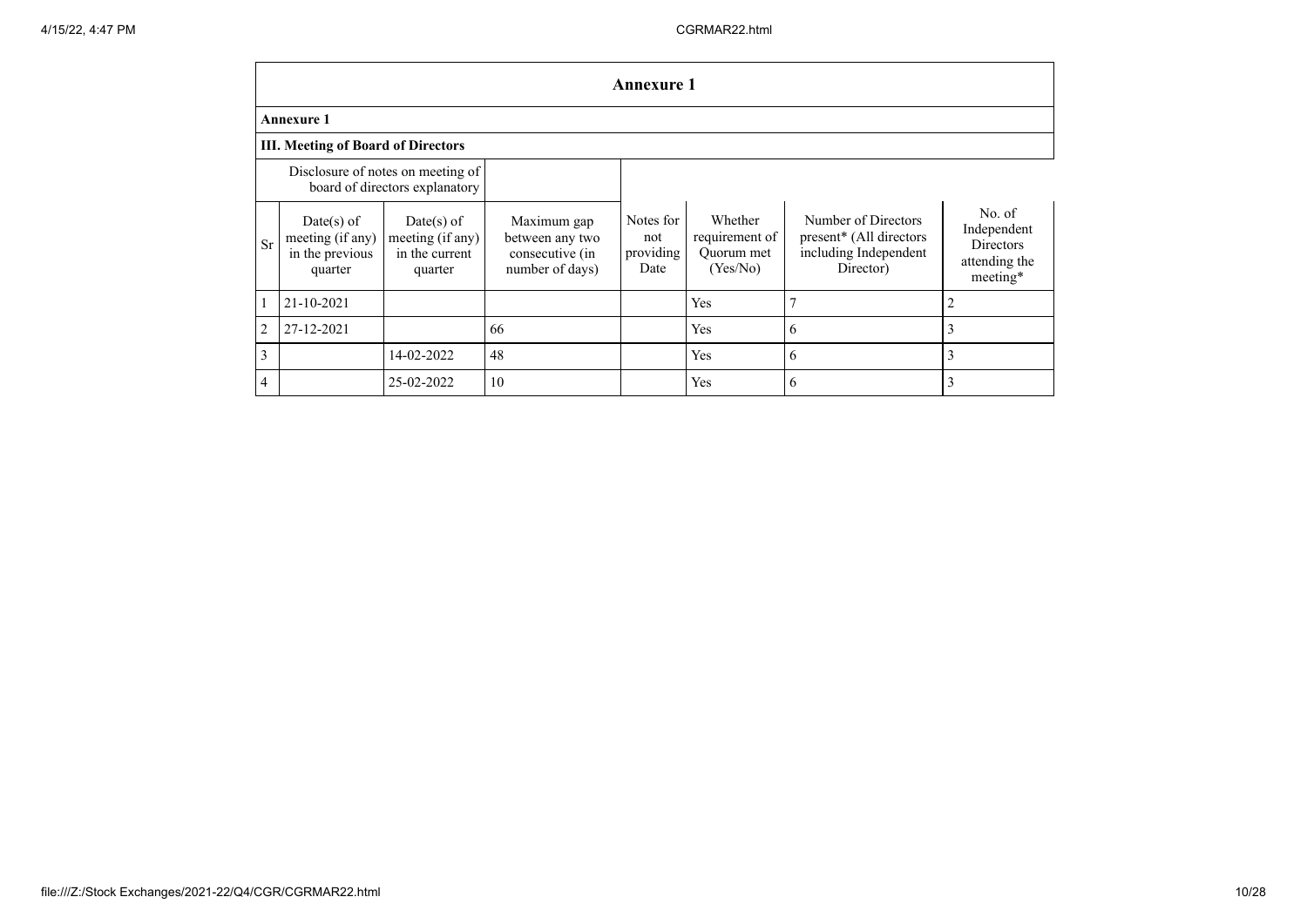|                | <b>Annexure 1</b>                              |                                                                                                          |                                                                      |                               |                                       |                                                        |                                                                                            |                                                                           |  |  |  |  |
|----------------|------------------------------------------------|----------------------------------------------------------------------------------------------------------|----------------------------------------------------------------------|-------------------------------|---------------------------------------|--------------------------------------------------------|--------------------------------------------------------------------------------------------|---------------------------------------------------------------------------|--|--|--|--|
|                | <b>IV. Meeting of Committees</b>               |                                                                                                          |                                                                      |                               |                                       |                                                        |                                                                                            |                                                                           |  |  |  |  |
|                |                                                |                                                                                                          | Disclosure of notes on meeting of committees explanatory             |                               |                                       |                                                        |                                                                                            |                                                                           |  |  |  |  |
| <b>Sr</b>      | Name of<br>Committee                           | Date(s) of meeting (Enter<br>dates of Previous quarter<br>and Current quarter in<br>chronological order) | Maximum gap<br>between any two<br>consecutive (in<br>number of days) | Name of<br>other<br>committee | Reson for<br>not<br>providing<br>date | Whether<br>requirement<br>of Quorum<br>met<br>(Yes/No) | Number of<br>Directors present*<br>(All directors<br>including<br>Independent<br>Director) | No. of<br>Independent<br><b>Directors</b><br>attending<br>the<br>meeting* |  |  |  |  |
| $\mathbf{1}$   | Audit<br>Committee                             | 21-10-2021                                                                                               |                                                                      |                               |                                       | Yes                                                    | 3                                                                                          | $\sqrt{2}$                                                                |  |  |  |  |
| $\overline{2}$ | Audit<br>Committee                             | 27-12-2021                                                                                               | 66                                                                   |                               |                                       | Yes                                                    | 3                                                                                          | $\sqrt{2}$                                                                |  |  |  |  |
| 3              | Audit<br>Committee                             | 14-02-2022                                                                                               | 48                                                                   |                               |                                       | Yes                                                    | 3                                                                                          | $\overline{2}$                                                            |  |  |  |  |
| $\overline{4}$ | Nomination<br>and<br>remuneration<br>committee | 27-12-2021                                                                                               |                                                                      |                               |                                       | Yes                                                    | 4                                                                                          | $\overline{2}$                                                            |  |  |  |  |
| 5              | Risk<br>Management<br>Committee                | 20-01-2022                                                                                               |                                                                      |                               |                                       | Yes                                                    | 3                                                                                          | 1                                                                         |  |  |  |  |
| 6              | Risk<br>Management<br>Committee                | 30-03-2022                                                                                               |                                                                      |                               |                                       | Yes                                                    | 3                                                                                          | 1                                                                         |  |  |  |  |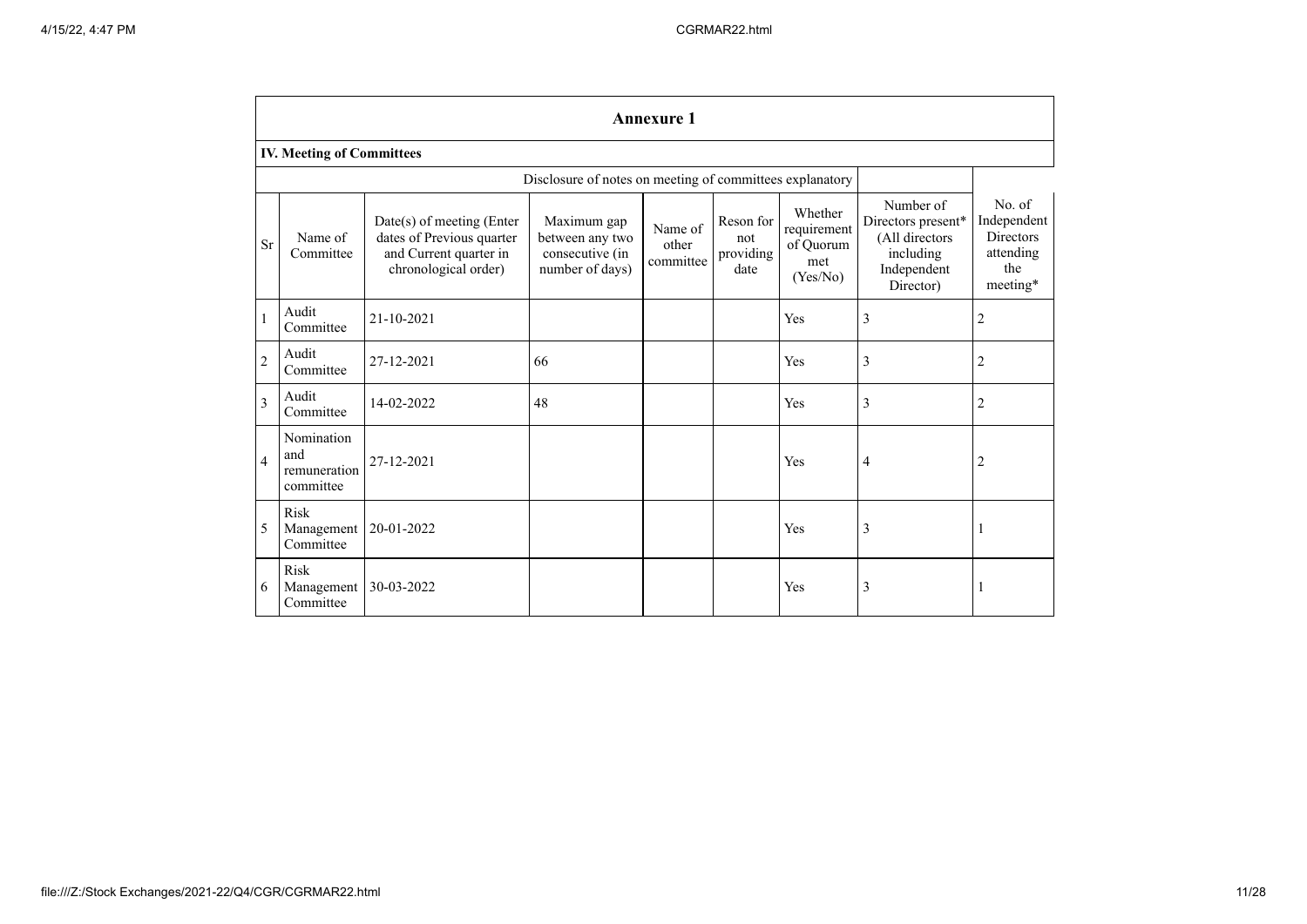|                | <b>Annexure 1</b>                                  |                                                                                                               |                                                                      |                             |                                       |                                                        |                                                                                                      |                                                                           |
|----------------|----------------------------------------------------|---------------------------------------------------------------------------------------------------------------|----------------------------------------------------------------------|-----------------------------|---------------------------------------|--------------------------------------------------------|------------------------------------------------------------------------------------------------------|---------------------------------------------------------------------------|
|                | <b>IV. Meeting of Committees</b>                   |                                                                                                               |                                                                      |                             |                                       |                                                        |                                                                                                      |                                                                           |
| Sr             | Name of<br>Committee                               | $Date(s)$ of meeting<br>(Enter dates of Previous<br>quarter and Current<br>quarter in chronological<br>order) | Maximum gap<br>between any two<br>consecutive (in<br>number of days) | Name of other<br>committee  | Reson for<br>not<br>providing<br>date | Whether<br>requirement<br>of Quorum<br>met<br>(Yes/No) | Number of<br><b>Directors</b><br>present* (All<br>directors<br>including<br>Independent<br>Director) | No. of<br>Independent<br><b>Directors</b><br>attending<br>the<br>meeting* |
| $\overline{7}$ | Corporate<br>Social<br>Responsibility<br>Committee | 25-02-2022                                                                                                    |                                                                      |                             |                                       | Yes                                                    | 3                                                                                                    | 1                                                                         |
| 8              | Other<br>Committee                                 | 25-01-2022                                                                                                    |                                                                      | Implementation<br>Committee |                                       | Yes                                                    | 3                                                                                                    | $\theta$                                                                  |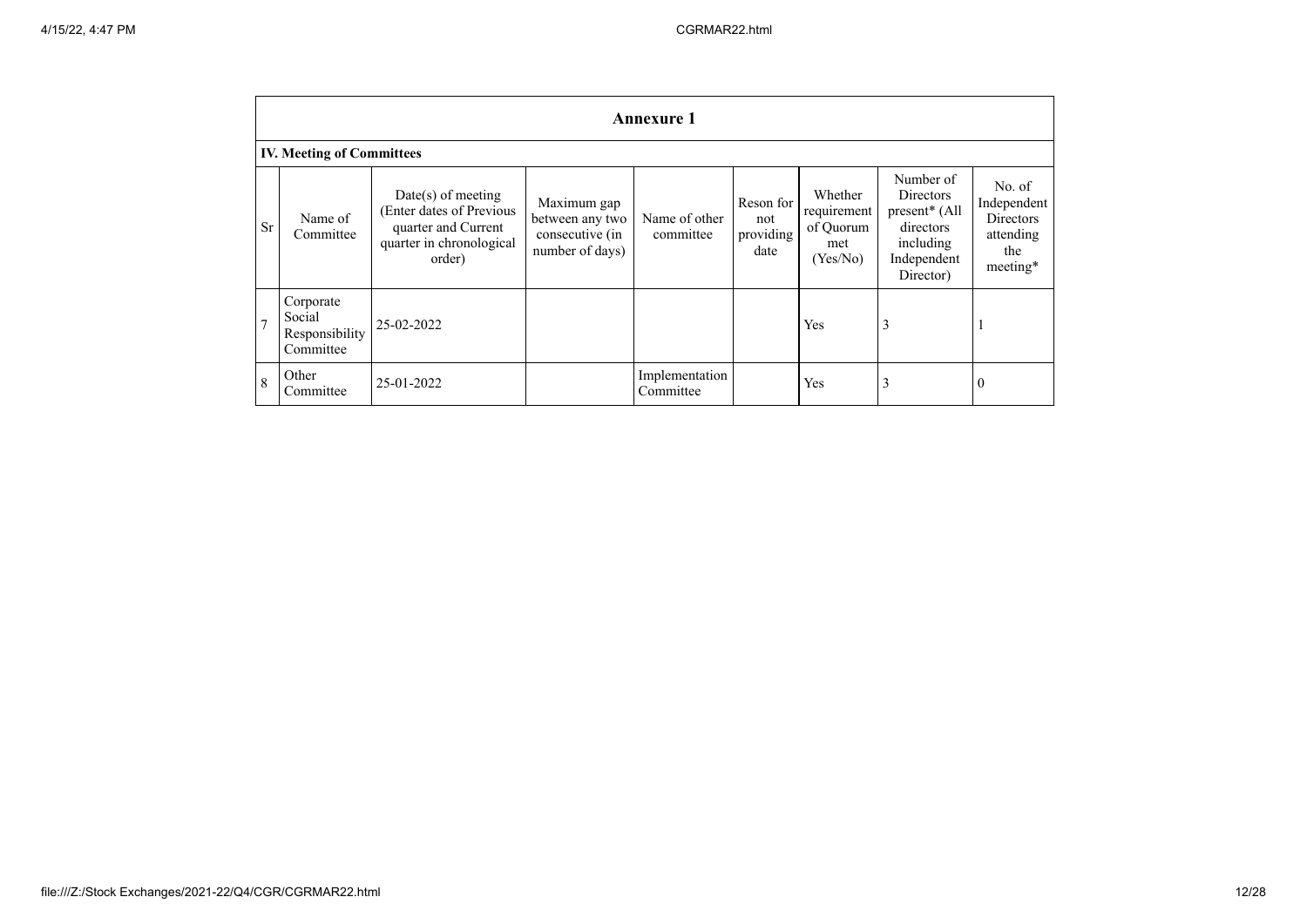|    | Annexure 1                                                                                                |                                  |                                                                    |  |  |
|----|-----------------------------------------------------------------------------------------------------------|----------------------------------|--------------------------------------------------------------------|--|--|
|    | V. Related Party Transactions                                                                             |                                  |                                                                    |  |  |
| Sr | Subject                                                                                                   | Compliance status<br>(Yes/No/NA) | If status is "No" details of non-<br>compliance may be given here. |  |  |
|    | Whether prior approval of audit committee obtained                                                        | Yes                              |                                                                    |  |  |
| 2  | Whether shareholder approval obtained for material RPT                                                    | NA.                              |                                                                    |  |  |
| 3  | Whether details of RPT entered into pursuant to omnibus approval<br>have been reviewed by Audit Committee | Yes                              |                                                                    |  |  |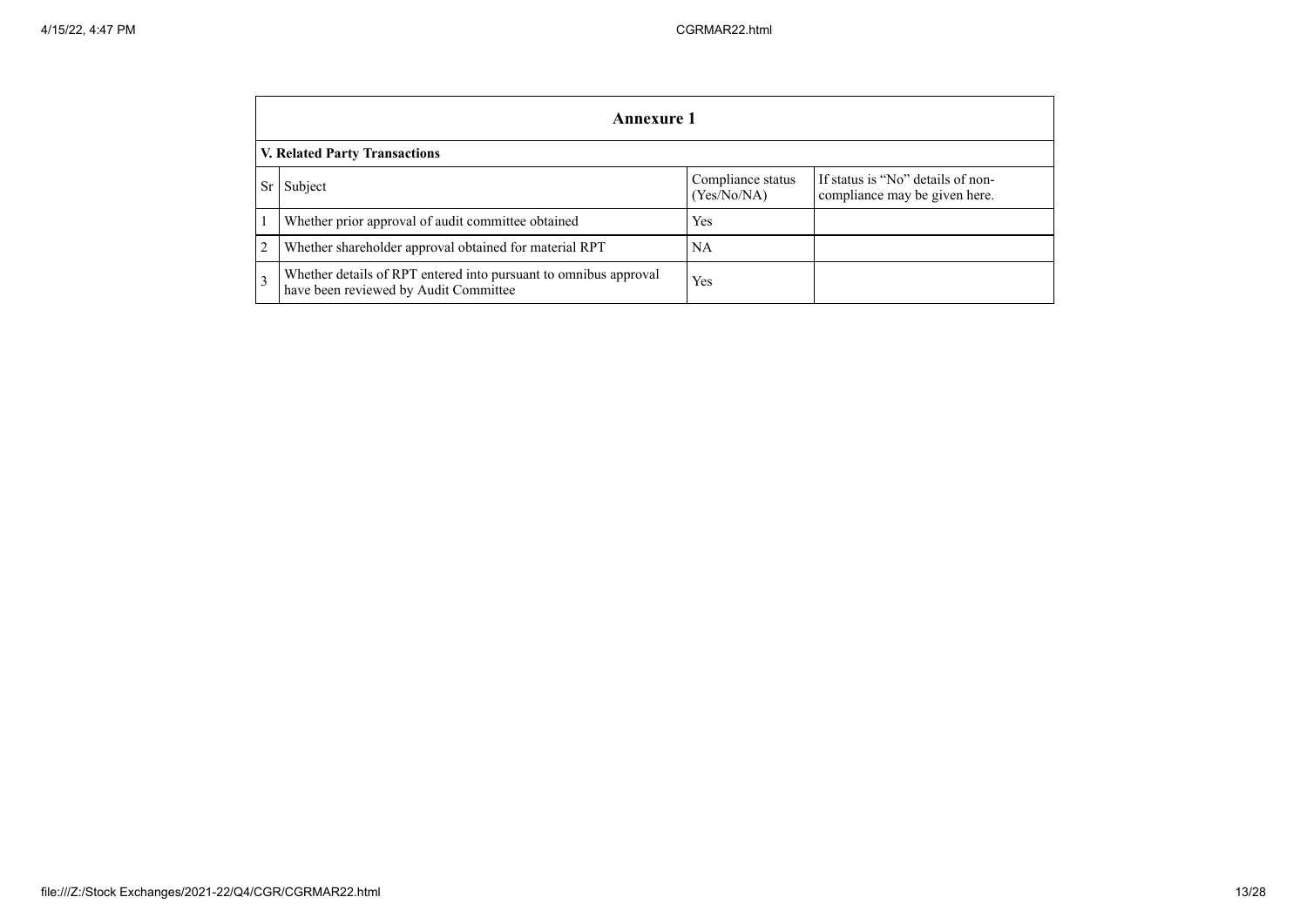|                | <b>Annexure 1</b>                                                                                                                                                                                               |                               |  |  |  |
|----------------|-----------------------------------------------------------------------------------------------------------------------------------------------------------------------------------------------------------------|-------------------------------|--|--|--|
|                | <b>VI. Affirmations</b>                                                                                                                                                                                         |                               |  |  |  |
|                | Sr Subject                                                                                                                                                                                                      | Compliance<br>status (Yes/No) |  |  |  |
|                | The composition of Board of Directors is in terms of SEBI (Listing obligations and disclosure requirements)<br>Regulations, 2015                                                                                | Yes                           |  |  |  |
| $\overline{c}$ | The composition of the following committees is in terms of SEBI(Listing obligations and disclosure requirements)<br>Regulations, 2015 a. Audit Committee                                                        | Yes                           |  |  |  |
| 3              | The composition of the following committees is in terms of SEBI(Listing obligations and disclosure requirements)<br>Regulations, 2015. b. Nomination & remuneration committee                                   | Yes                           |  |  |  |
| $\overline{4}$ | The composition of the following committees is in terms of SEBI(Listing obligations and disclosure requirements)<br>Regulations, 2015. c. Stakeholders relationship committee                                   | Yes                           |  |  |  |
| 5              | The composition of the following committees is in terms of SEBI(Listing obligations and disclosure requirements)<br>Regulations, 2015. d. Risk management committee (applicable to the top 500 listed entities) | Yes                           |  |  |  |
| 6              | The committee members have been made aware of their powers, role and responsibilities as specified in SEBI<br>(Listing obligations and disclosure requirements) Regulations, 2015.                              | Yes                           |  |  |  |
| $\overline{7}$ | The meetings of the board of directors and the above committees have been conducted in the manner as specified in<br>SEBI (Listing obligations and disclosure requirements) Regulations, 2015.                  | Yes                           |  |  |  |
| 8              | This report and/or the report submitted in the previous quarter has been placed before Board of Directors.                                                                                                      | Yes                           |  |  |  |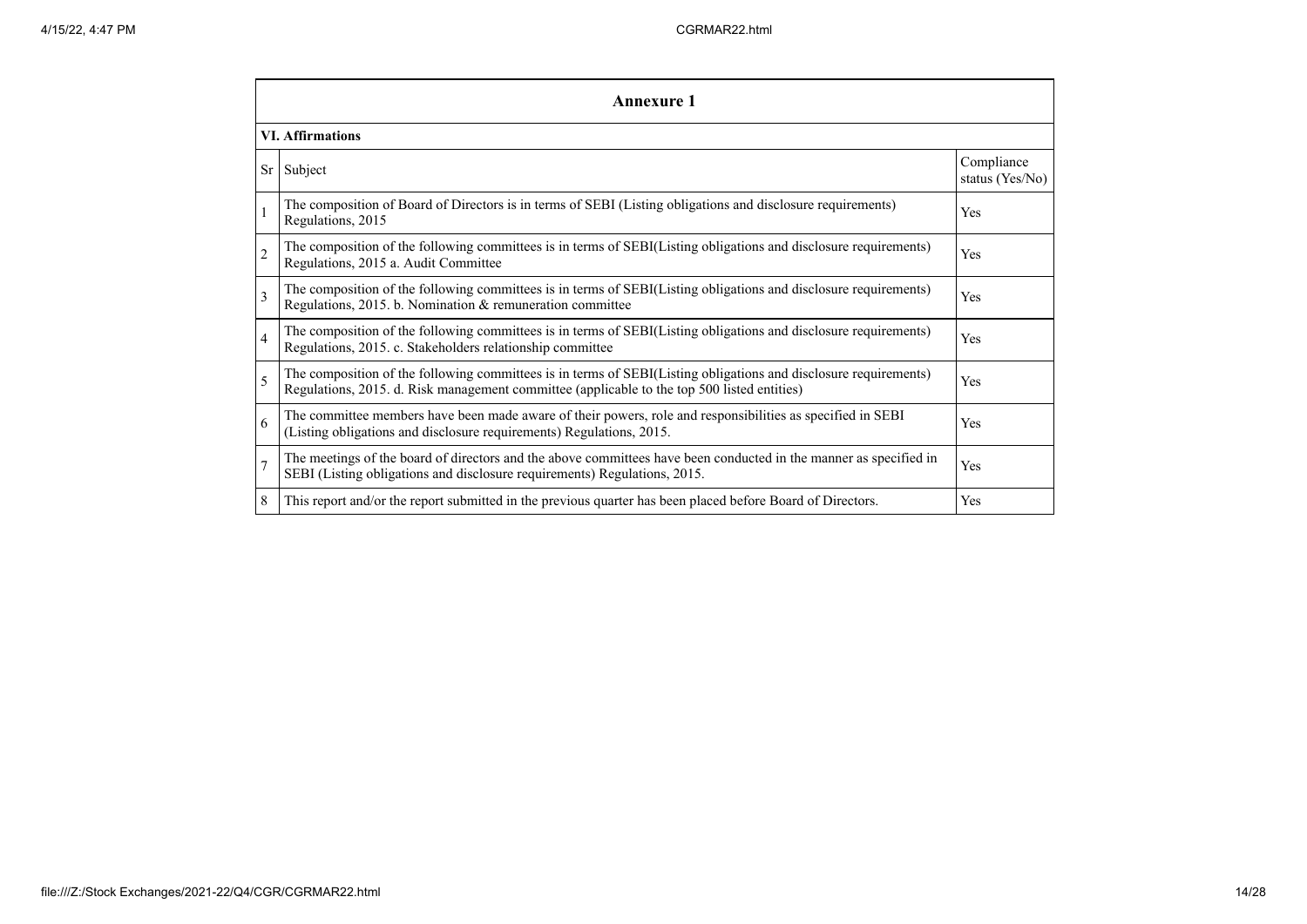|    | <b>Annexure 1</b> |                                          |  |  |
|----|-------------------|------------------------------------------|--|--|
| Sr | Subject           | Compliance status                        |  |  |
|    | Name of signatory | ANUJ KALIA                               |  |  |
|    | Designation       | Company Secretary and Compliance Officer |  |  |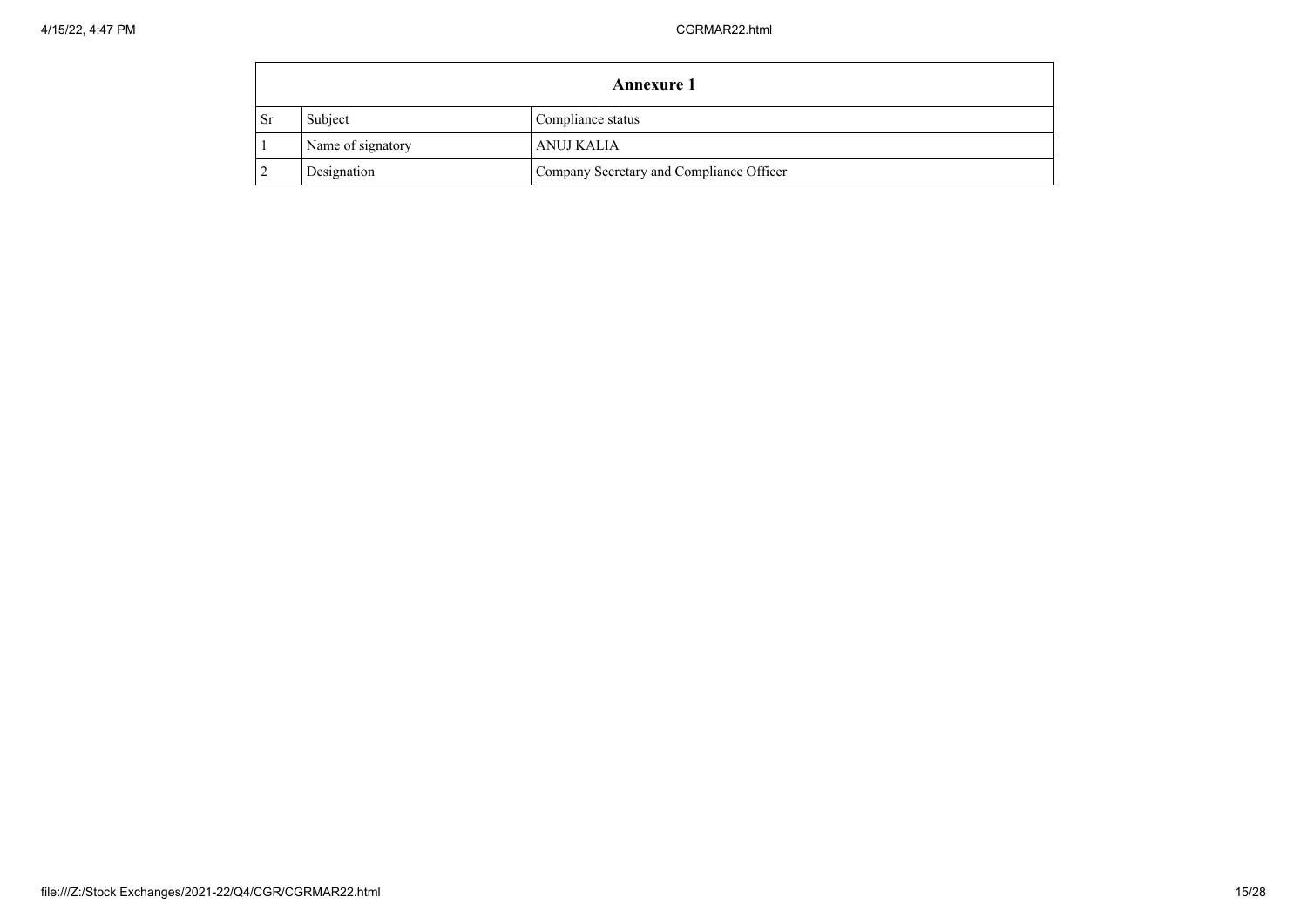|                | <b>Annexure II</b>                                                         |                                  |                                                                                                                 |                            |  |
|----------------|----------------------------------------------------------------------------|----------------------------------|-----------------------------------------------------------------------------------------------------------------|----------------------------|--|
|                |                                                                            |                                  | Annexure II to be submitted by listed entity at the end of the financial year (for the whole of financial year) |                            |  |
|                | I. Disclosure on website in terms of Listing Regulations                   |                                  |                                                                                                                 |                            |  |
| <b>Sr</b>      | Item                                                                       | Compliance status<br>(Yes/No/NA) | If status is "No" details of non-<br>compliance may be given here.                                              | Web address                |  |
| 1              | Details of business                                                        | Yes                              |                                                                                                                 | www.gatewaydistriparks.com |  |
| $\overline{2}$ | Terms and conditions of appointment of<br>independent directors            | Yes                              |                                                                                                                 | www.gatewaydistriparks.com |  |
| $\mathcal{E}$  | Composition of various committees of<br>board of directors                 | Yes                              |                                                                                                                 | www.gatewaydistriparks.com |  |
| $\overline{4}$ | Code of conduct of board of directors and<br>senior management personnel   | Yes                              |                                                                                                                 | www.gatewaydistriparks.com |  |
| 5              | Details of establishment of vigil<br>mechanism/ Whistle Blower policy      | Yes                              |                                                                                                                 | www.gatewaydistriparks.com |  |
| 6              | Criteria of making payments to non-<br>executive directors                 | Yes                              |                                                                                                                 | www.gatewaydistriparks.com |  |
| $\overline{7}$ | Policy on dealing with related party<br>transactions                       | Yes                              |                                                                                                                 | www.gatewaydistriparks.com |  |
| 8              | Policy for determining 'material'<br>subsidiaries                          | Yes                              |                                                                                                                 | www.gatewaydistriparks.com |  |
| $\mathbf Q$    | Details of familiarization programmes<br>imparted to independent directors | Yes                              |                                                                                                                 | www.gatewaydistriparks.com |  |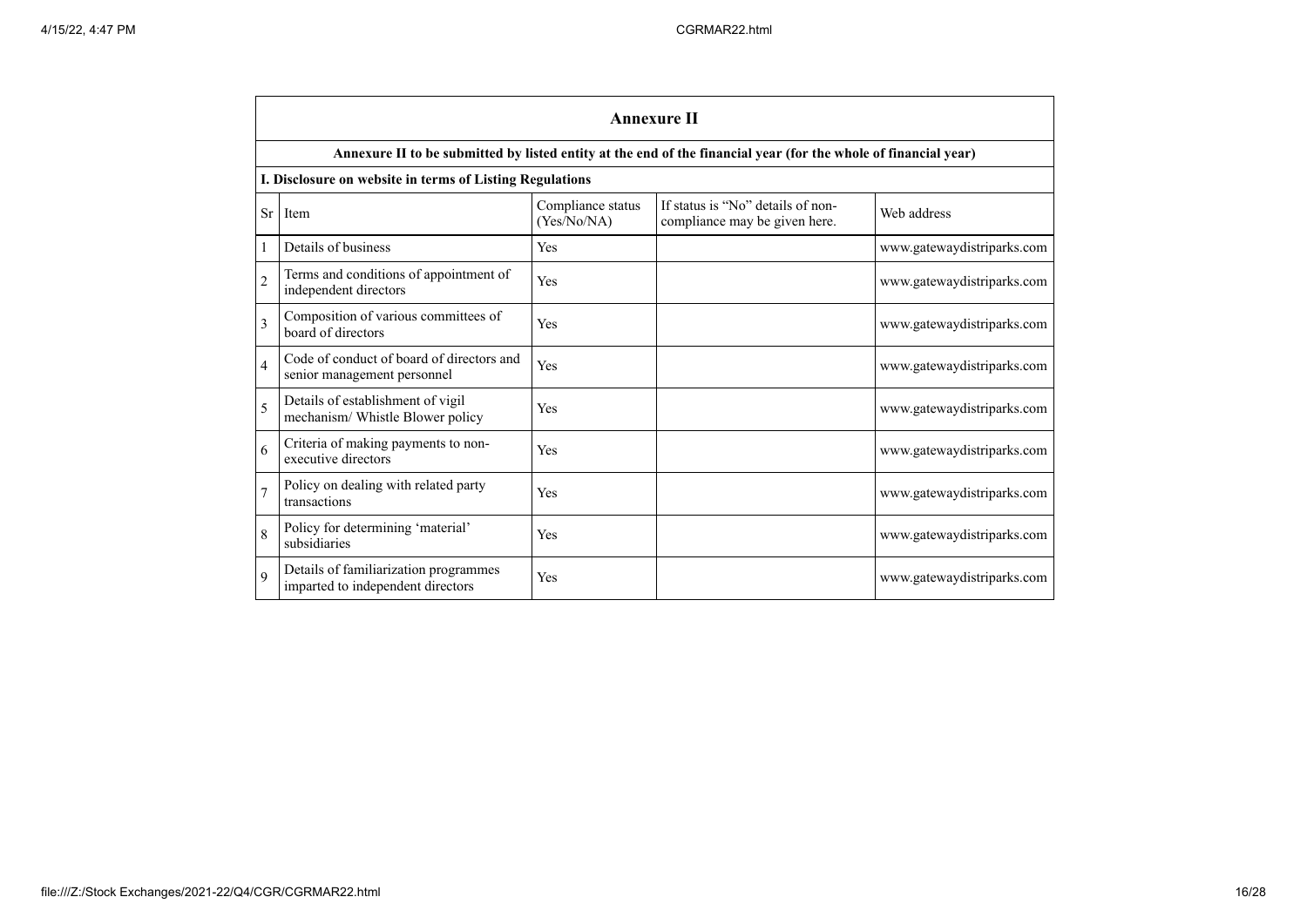|    | <b>Annexure II</b>                                                                                                                                                                              |                                     |                                                                          |                            |
|----|-------------------------------------------------------------------------------------------------------------------------------------------------------------------------------------------------|-------------------------------------|--------------------------------------------------------------------------|----------------------------|
|    | Annexure II to be submitted by listed entity at the end of the financial year (for the whole of financial year)                                                                                 |                                     |                                                                          |                            |
|    | I. Disclosure on website in terms of Listing Regulations                                                                                                                                        |                                     |                                                                          |                            |
|    | Sr Item                                                                                                                                                                                         | Compliance<br>status<br>(Yes/No/NA) | If status is "No"<br>details of non-<br>compliance may be<br>given here. | Web address                |
| 10 | Contact information of the designated officials of the listed<br>entity who are responsible for assisting and handling investor<br>grievances                                                   | Yes                                 |                                                                          | www.gatewaydistriparks.com |
| 11 | email address for grievance redressal and other relevant details                                                                                                                                | Yes                                 |                                                                          | www.gatewaydistriparks.com |
| 12 | Financial results                                                                                                                                                                               | Yes                                 |                                                                          | www.gatewaydistriparks.com |
| 13 | Shareholding pattern                                                                                                                                                                            | Yes                                 |                                                                          | www.gatewaydistriparks.com |
| 14 | Details of agreements entered into with the media companies<br>and/or their associates                                                                                                          | NA                                  |                                                                          |                            |
| 15 | Schedule of analyst or institutional investor meet and<br>presentations made by the listed entity to analysts or<br>institutional investors simultaneously with submission to stock<br>exchange | Yes                                 |                                                                          | www.gatewaydistriparks.com |
| 16 | New name and the old name of the listed entity                                                                                                                                                  | Yes                                 |                                                                          | www.gatewaydistriparks.com |
| 17 | Advertisements as per regulation 47 (1)                                                                                                                                                         | Yes                                 |                                                                          | www.gatewaydistriparks.com |
| 18 | Credit rating or revision in credit rating obtained                                                                                                                                             | Yes                                 |                                                                          | www.gatewaydistriparks.com |
| 19 | Separate audited financial statements of each subsidiary of the<br>listed entity in respect of a relevant financial year                                                                        | Yes                                 |                                                                          | www.gatewaydistriparks.com |
| 20 | Whether company has provided information under separate<br>section on its website as per Regulation 46(2)                                                                                       | Yes                                 |                                                                          | www.gatewaydistriparks.com |
| 21 | Materiality Policy as per Regulation 30                                                                                                                                                         | Yes                                 |                                                                          | www.gatewaydistriparks.com |
| 22 | Dividend Distribution policy as per Regulation 43A (as<br>applicable)                                                                                                                           | Yes                                 |                                                                          | www.gatewaydistriparks.com |
| 23 | It is certified that these contents on the website of the listed<br>entity are correct                                                                                                          | Yes                                 |                                                                          | www.gatewaydistriparks.com |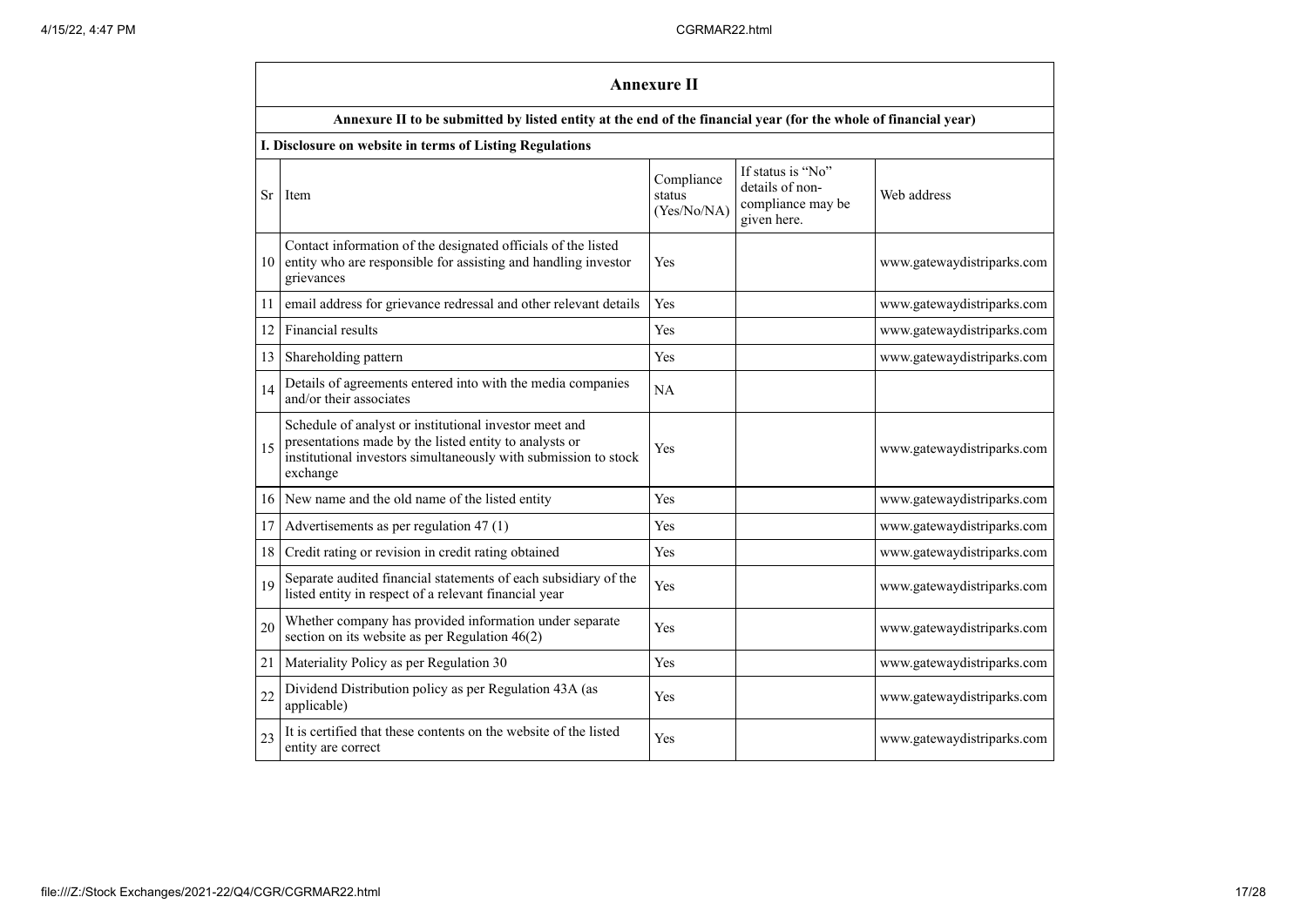|                | <b>Annexure II</b>                                                                                                   |                                |                                     |                                                                    |  |
|----------------|----------------------------------------------------------------------------------------------------------------------|--------------------------------|-------------------------------------|--------------------------------------------------------------------|--|
|                | <b>II. Annual Affirmations</b>                                                                                       |                                |                                     |                                                                    |  |
| Sr             | Particulars                                                                                                          | Regulation<br>Number           | Compliance<br>status<br>(Yes/No/NA) | If status is "No" details of non-<br>compliance may be given here. |  |
| $\mathbf{1}$   | Independent director(s) have been appointed in terms of<br>specified criteria of 'independence' and/or 'eligibility' | $16(1)(b) \&$<br>25(6)         | Yes                                 |                                                                    |  |
| $\overline{c}$ | Board composition                                                                                                    | 17(1),<br>$17(1A)$ &<br>17(1B) | Yes                                 |                                                                    |  |
| 3              | Meeting of Board of directors                                                                                        | 17(2)                          | Yes                                 |                                                                    |  |
| 4              | Quorum of Board meeting                                                                                              | 17(2A)                         | Yes                                 |                                                                    |  |
| 5              | Review of Compliance Reports                                                                                         | 17(3)                          | Yes                                 |                                                                    |  |
| 6              | Plans for orderly succession for appointments                                                                        | 17(4)                          | Yes                                 |                                                                    |  |
| $\overline{7}$ | Code of Conduct                                                                                                      | 17(5)                          | Yes                                 |                                                                    |  |
| 8              | Fees/compensation                                                                                                    | 17(6)                          | Yes                                 |                                                                    |  |
| 9              | Minimum Information                                                                                                  | 17(7)                          | Yes                                 |                                                                    |  |
| 10             | Compliance Certificate                                                                                               | 17(8)                          | Yes                                 |                                                                    |  |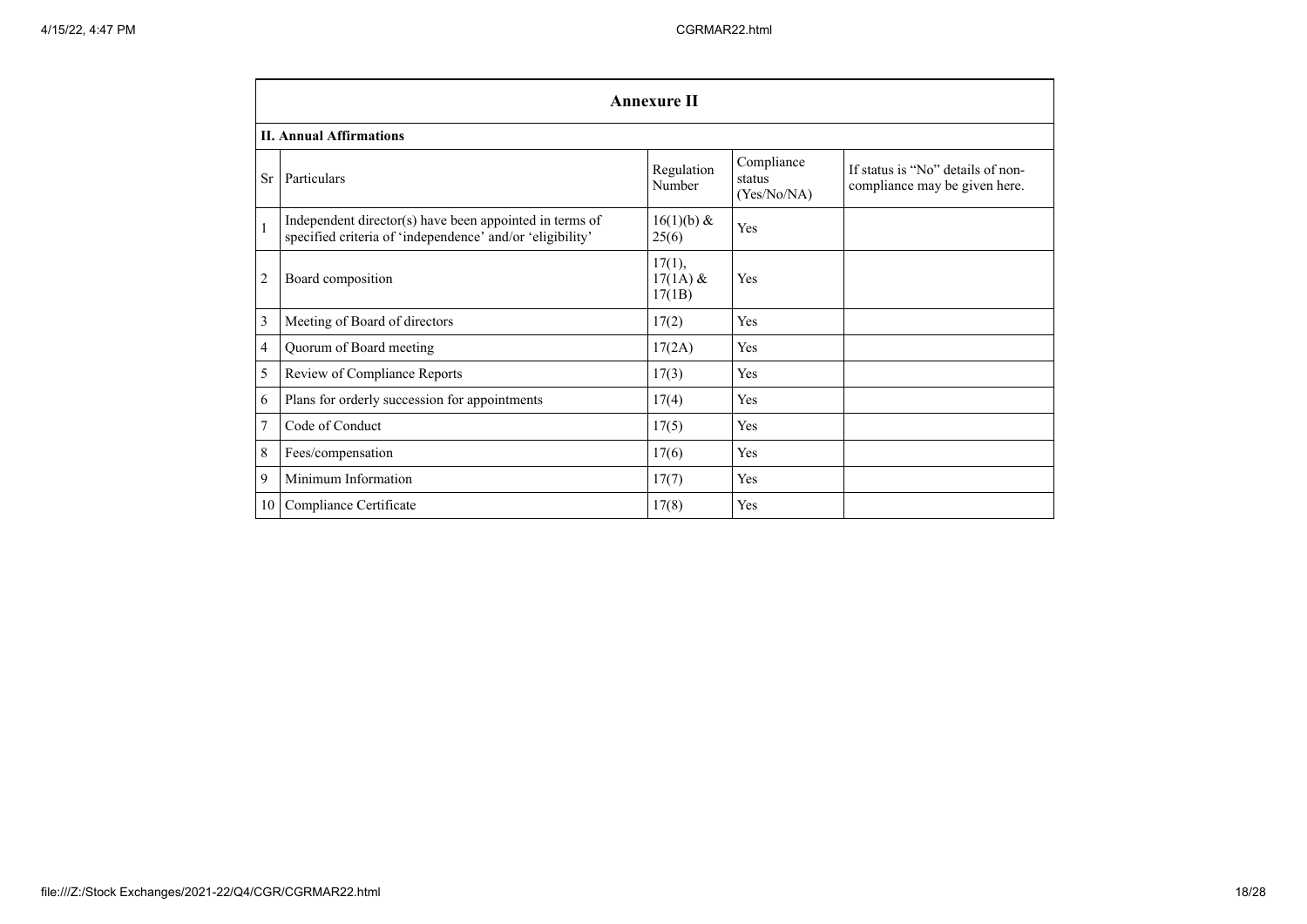|                 | <b>Annexure II</b>                                         |                            |                                  |                                                                   |  |
|-----------------|------------------------------------------------------------|----------------------------|----------------------------------|-------------------------------------------------------------------|--|
|                 | <b>II. Annual Affirmations</b>                             |                            |                                  |                                                                   |  |
| <b>Sr</b>       | Particulars                                                | Regulation<br>Number       | Compliance status<br>(Yes/No/NA) | If status is "No" details of non-compliance<br>may be given here. |  |
| 11              | Risk Assessment & Management                               | 17(9)                      | Yes                              |                                                                   |  |
| 12              | Performance Evaluation of Independent<br><b>Directors</b>  | 17(10)                     | Yes                              |                                                                   |  |
| 13              | Recommendation of Board                                    | 17(11)                     | Yes                              |                                                                   |  |
| 14              | Maximum number of Directorships                            | 17A                        | Yes                              |                                                                   |  |
| 15              | Composition of Audit Committee                             | 18(1)                      | Yes                              |                                                                   |  |
| 16 <sup>1</sup> | Meeting of Audit Committee                                 | 18(2)                      | Yes                              |                                                                   |  |
| 17              | Composition of nomination & remuneration<br>committee      | 19(1) & (2)                | Yes                              |                                                                   |  |
| 18              | Quorum of Nomination and Remuneration<br>Committee meeting | 19(2A)                     | Yes                              |                                                                   |  |
| 19              | Meeting of Nomination and Remuneration<br>Committee        | 19(3A)                     | Yes                              |                                                                   |  |
| 20              | Composition of Stakeholder Relationship<br>Committee       | $20(1), 20(2)$ &<br>20(2A) | Yes                              |                                                                   |  |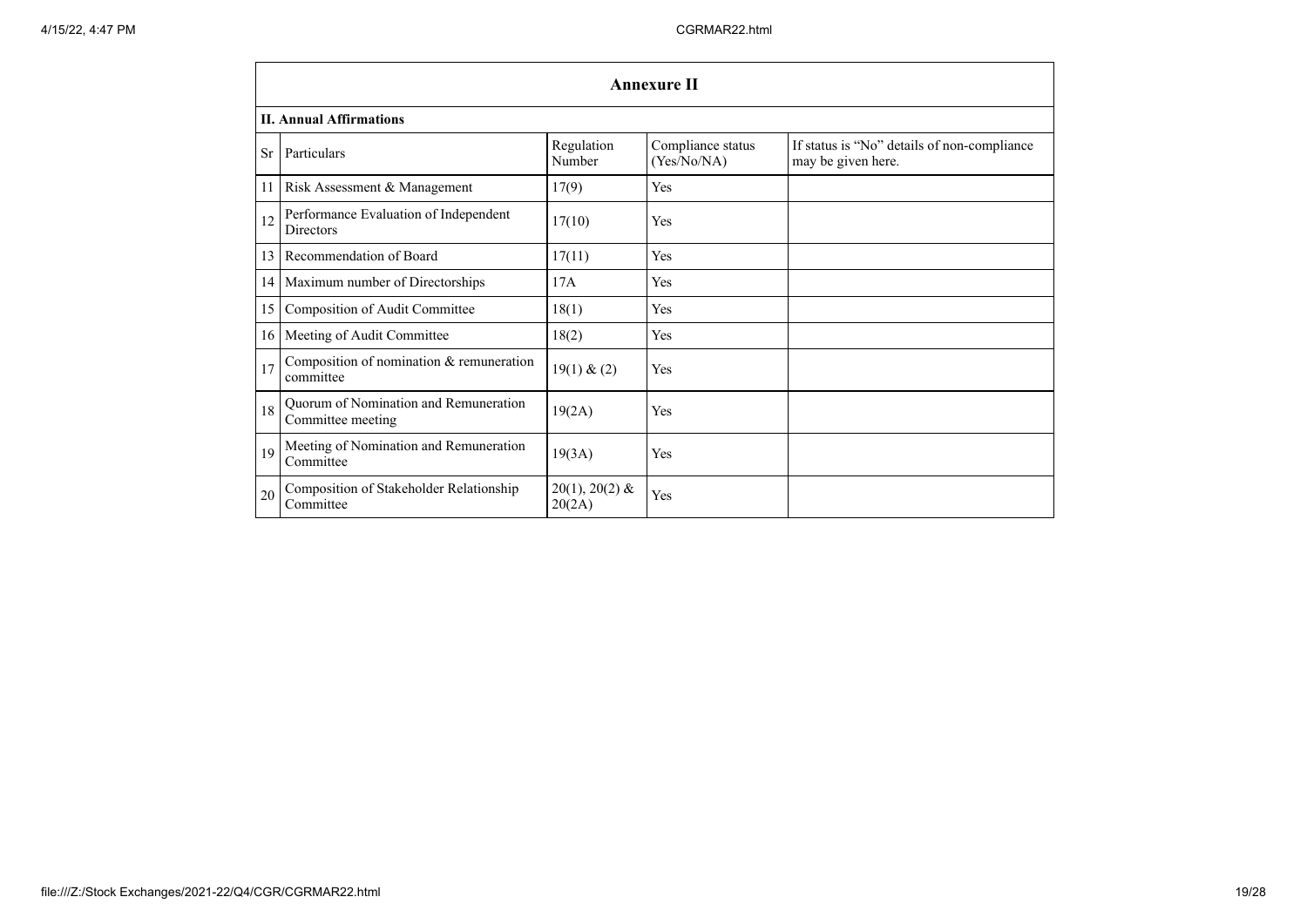|           | <b>Annexure II</b>                                                                     |                                                |                                  |                                                                    |  |
|-----------|----------------------------------------------------------------------------------------|------------------------------------------------|----------------------------------|--------------------------------------------------------------------|--|
|           | <b>II. Annual Affirmations</b>                                                         |                                                |                                  |                                                                    |  |
| <b>Sr</b> | Particulars                                                                            | Regulation<br>Number                           | Compliance status<br>(Yes/No/NA) | If status is "No" details of non-<br>compliance may be given here. |  |
| 21        | Meeting of Stakeholders Relationship Committee                                         | 20(3A)                                         | <b>NA</b>                        |                                                                    |  |
| 22        | Composition and role of risk management<br>committee                                   | 21(1), (2), (3), (4)                           | Yes                              |                                                                    |  |
| 23        | Meeting of Risk Management Committee                                                   | 21(3A)                                         | Yes                              |                                                                    |  |
| 24        | Vigil Mechanism                                                                        | 22                                             | Yes                              |                                                                    |  |
| 25        | Policy for related party Transaction                                                   | $23(1)$ , $(1A)$ , $(5)$ ,<br>$(6)(7)$ & $(8)$ | Yes                              |                                                                    |  |
| 26        | Prior or Omnibus approval of Audit Committee for<br>all related party transactions     | 23(2), (3)                                     | Yes                              |                                                                    |  |
| 27        | Approval for material related party transactions                                       | 23(4)                                          | Yes                              |                                                                    |  |
| 28        | Disclosure of related party transactions on<br>consolidated basis                      | 23(9)                                          | Yes                              |                                                                    |  |
| 29        | Composition of Board of Directors of unlisted<br>material Subsidiary                   | 24(1)                                          | NA                               |                                                                    |  |
| 30        | Other Corporate Governance requirements with<br>respect to subsidiary of listed entity | 24(2),(3),(4),(5)<br>&(6)                      | Yes                              |                                                                    |  |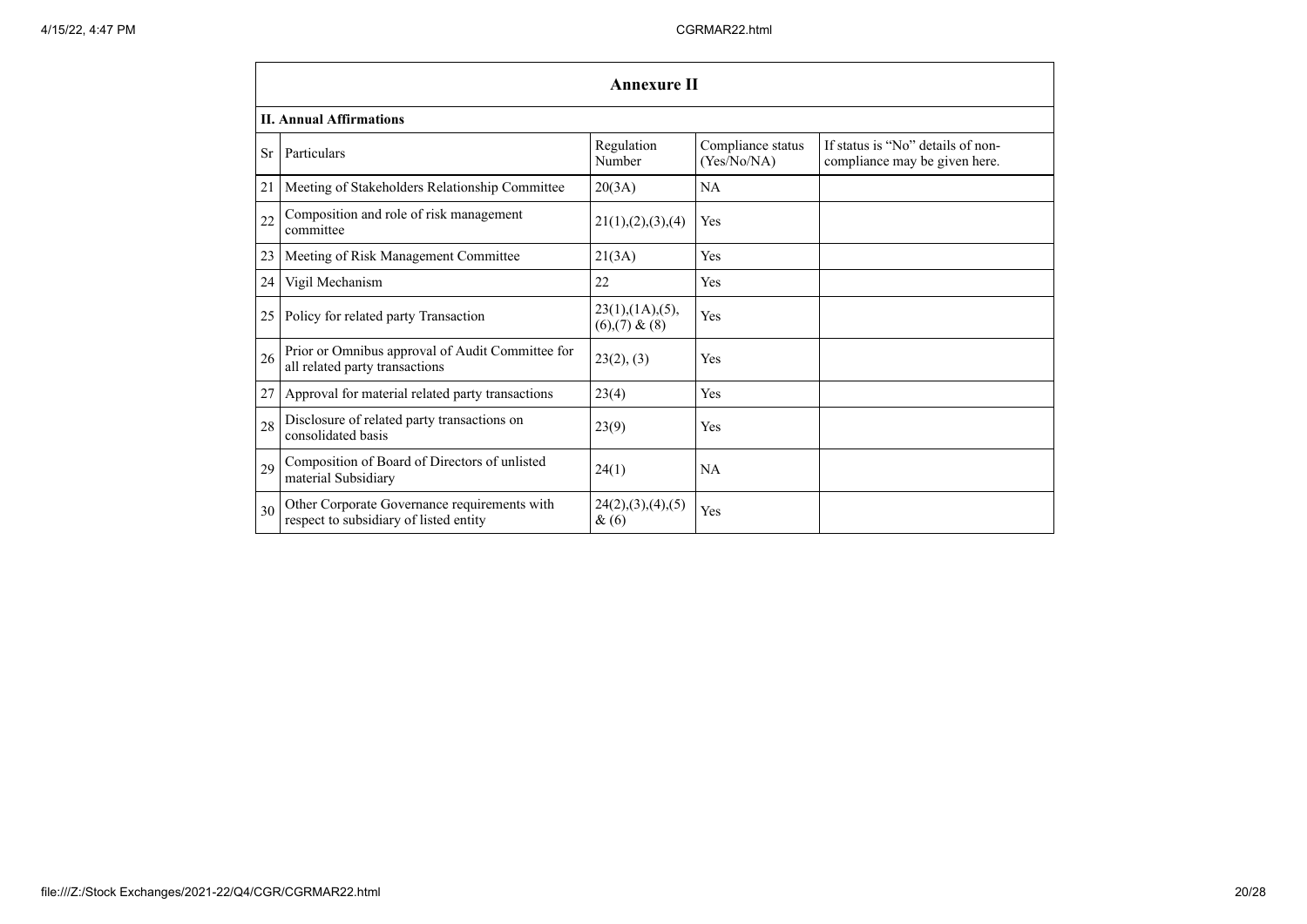|    | <b>Annexure II</b>                                                                                                   |                      |                                     |                                                                    |  |
|----|----------------------------------------------------------------------------------------------------------------------|----------------------|-------------------------------------|--------------------------------------------------------------------|--|
|    | <b>II. Annual Affirmations</b>                                                                                       |                      |                                     |                                                                    |  |
| Sr | Particulars                                                                                                          | Regulation<br>Number | Compliance<br>status<br>(Yes/No/NA) | If status is "No" details of non-<br>compliance may be given here. |  |
| 31 | Annual Secretarial Compliance Report                                                                                 | 24(A)                | Yes                                 |                                                                    |  |
| 32 | Alternate Director to Independent Director                                                                           | 25(1)                | NA                                  |                                                                    |  |
| 33 | Maximum Tenure                                                                                                       | 25(2)                | Yes                                 |                                                                    |  |
| 34 | Meeting of independent directors                                                                                     | $25(3)$ &<br>(4)     | Yes                                 |                                                                    |  |
| 35 | Familiarization of independent directors                                                                             | 25(7)                | Yes                                 |                                                                    |  |
| 36 | Declaration from Independent Director                                                                                | $25(8)$ &<br>(9)     | Yes                                 |                                                                    |  |
| 37 | D & O Insurance for Independent Directors                                                                            | 25(10)               | Yes                                 |                                                                    |  |
| 38 | Memberships in Committees                                                                                            | 26(1)                | Yes                                 |                                                                    |  |
| 39 | Affirmation with compliance to code of conduct from members of<br>Board of Directors and Senior management personnel | 26(3)                | Yes                                 |                                                                    |  |
| 40 | Disclosure of Shareholding by Non-Executive Directors                                                                | 26(4)                | Yes                                 |                                                                    |  |
| 41 | Policy with respect to Obligations of directors and senior<br>management                                             | $26(2)$ &<br>26(5)   | Yes                                 |                                                                    |  |
|    | Any other information to be provided                                                                                 |                      | Textual Information(1)              |                                                                    |  |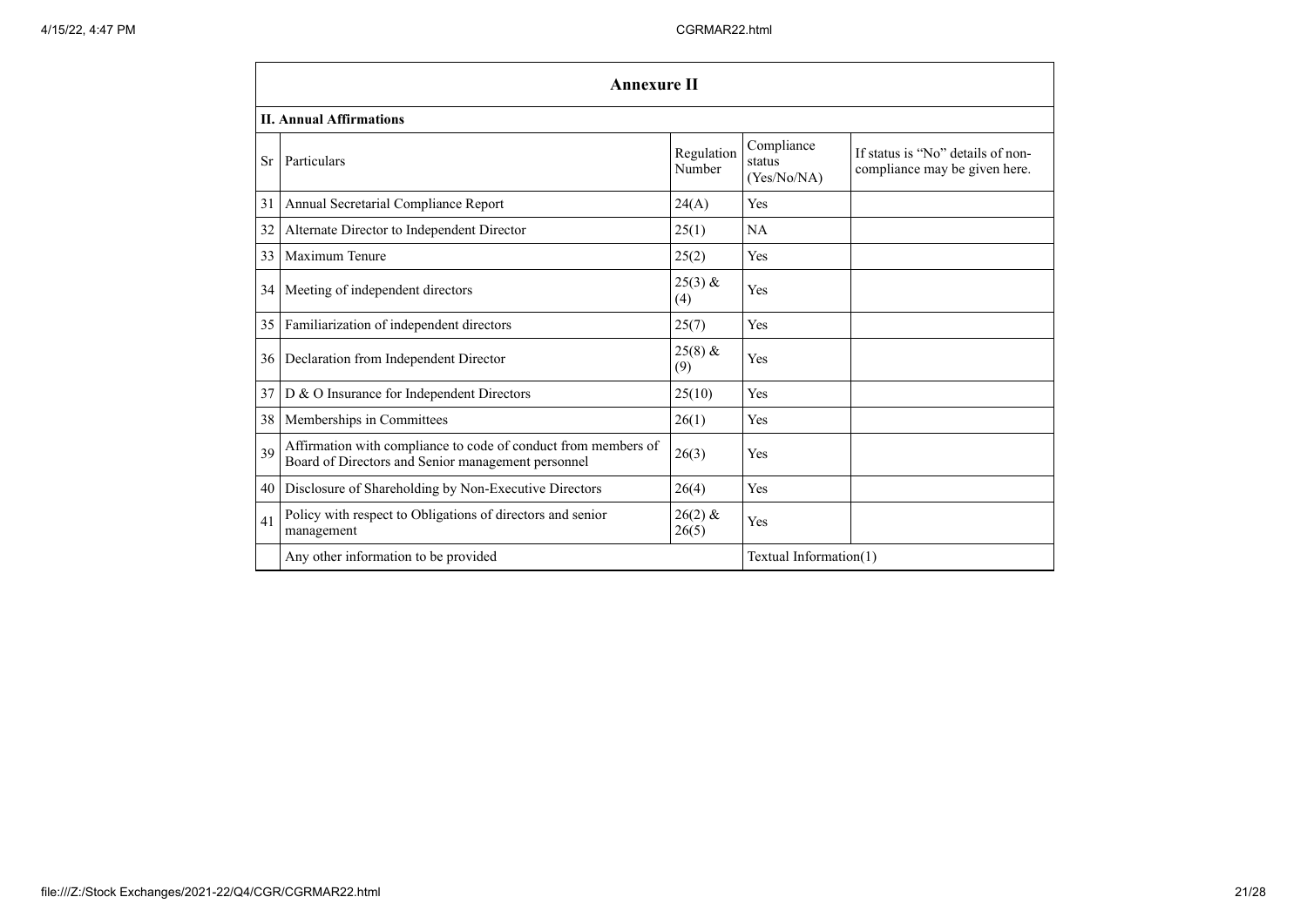|                           | <b>Text Block</b>                                                                                                                                                                                            |
|---------------------------|--------------------------------------------------------------------------------------------------------------------------------------------------------------------------------------------------------------|
| Textual Information $(1)$ | The shares of the Company were listed on 22nd March, 2022. The Stakeholder Relation Committee was<br>not held between 22nd March to 31st March, 2022. The meting will be held in first quarter of f.y. 22-23 |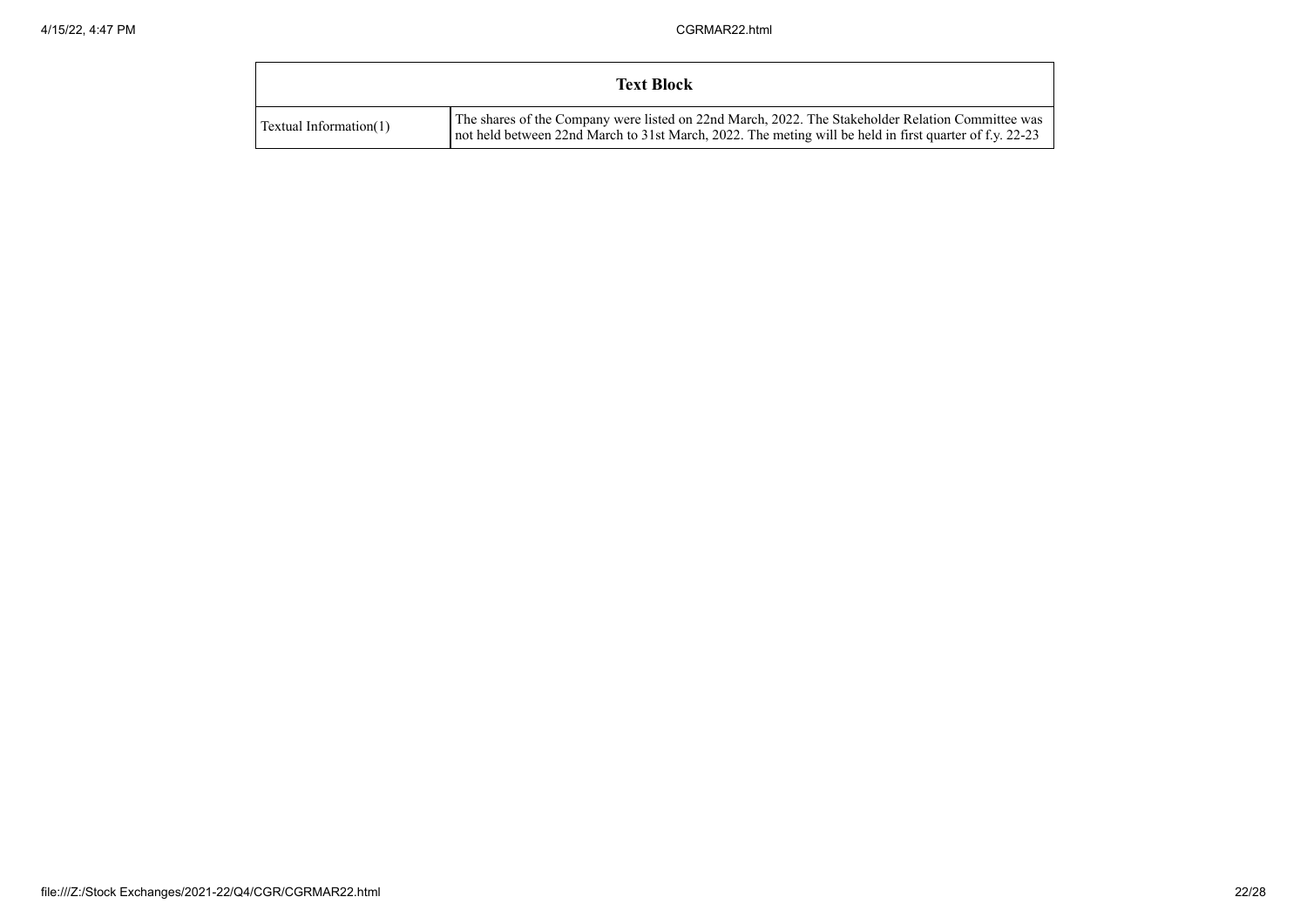|                   | Annexure II                              |
|-------------------|------------------------------------------|
| Name of signatory | ANUJ KALIA                               |
| Designation       | Company Secretary and Compliance Officer |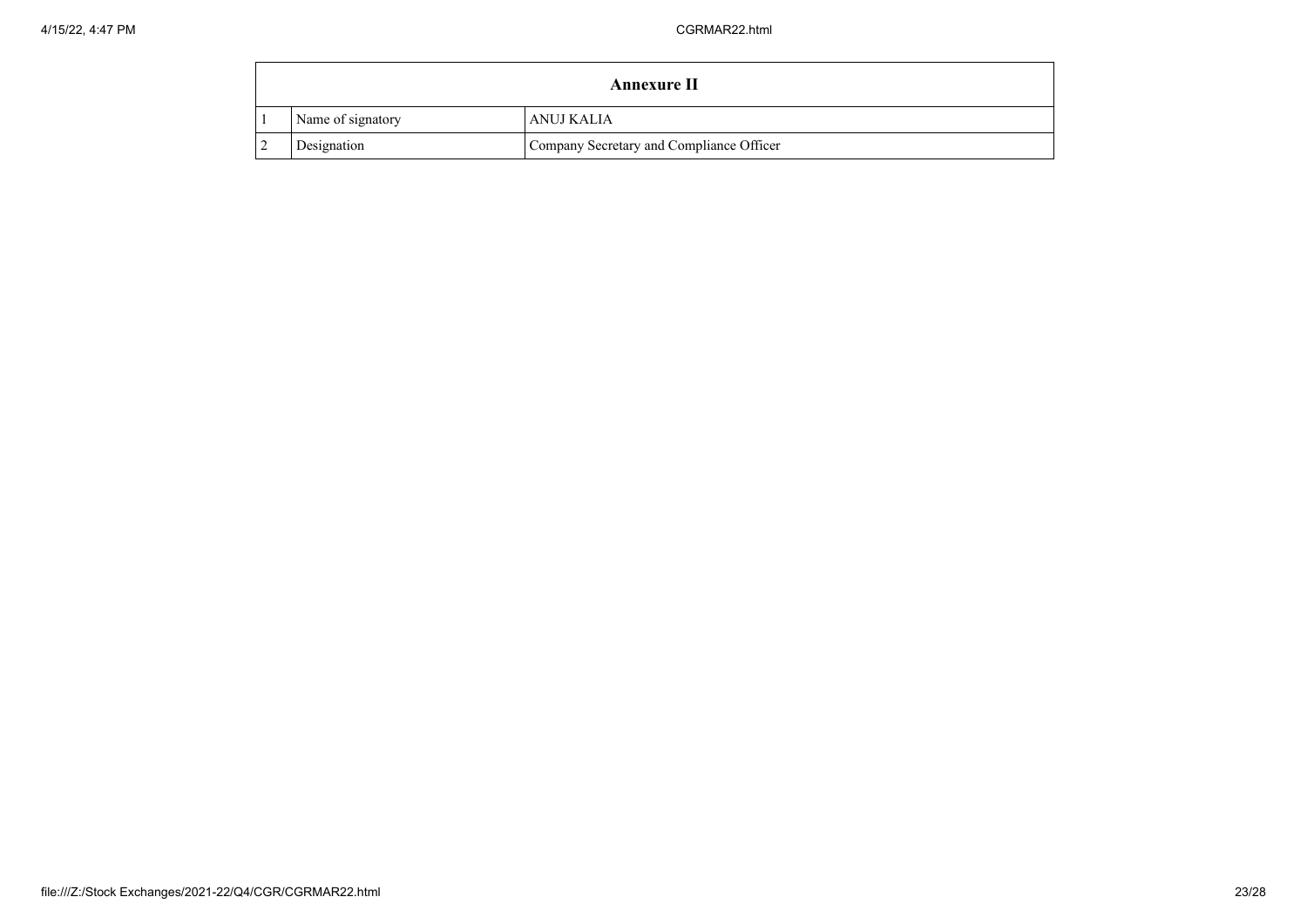|                          | <b>Annexure II</b>                                                                                                                                                    |                                         |  |  |  |
|--------------------------|-----------------------------------------------------------------------------------------------------------------------------------------------------------------------|-----------------------------------------|--|--|--|
| <b>III.</b> Affirmations |                                                                                                                                                                       |                                         |  |  |  |
| Sr.                      | <b>Particulars</b>                                                                                                                                                    | <b>Compliance status</b><br>(Yes/No/NA) |  |  |  |
|                          | The Listed Entity has approved Material Subsidiary Policy and the Corporate Governance requirements with<br>respect to subsidiary of Listed Entity have been complied | Yes                                     |  |  |  |
|                          | Any other information to be provided                                                                                                                                  |                                         |  |  |  |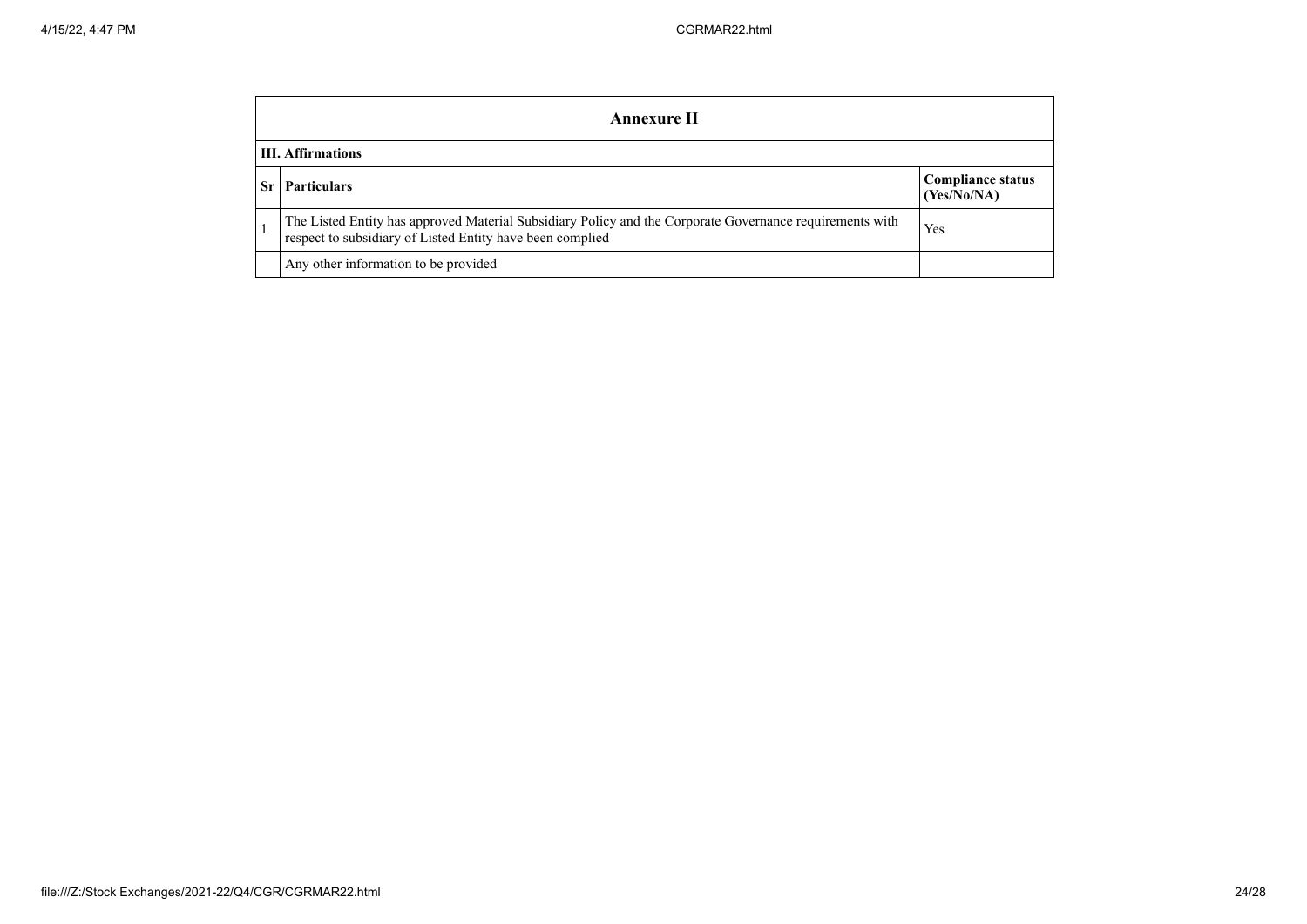| Annexure II       |                                          |  |
|-------------------|------------------------------------------|--|
| Name of signatory | ANUJ KALIA                               |  |
| Designation       | Company Secretary and Compliance Officer |  |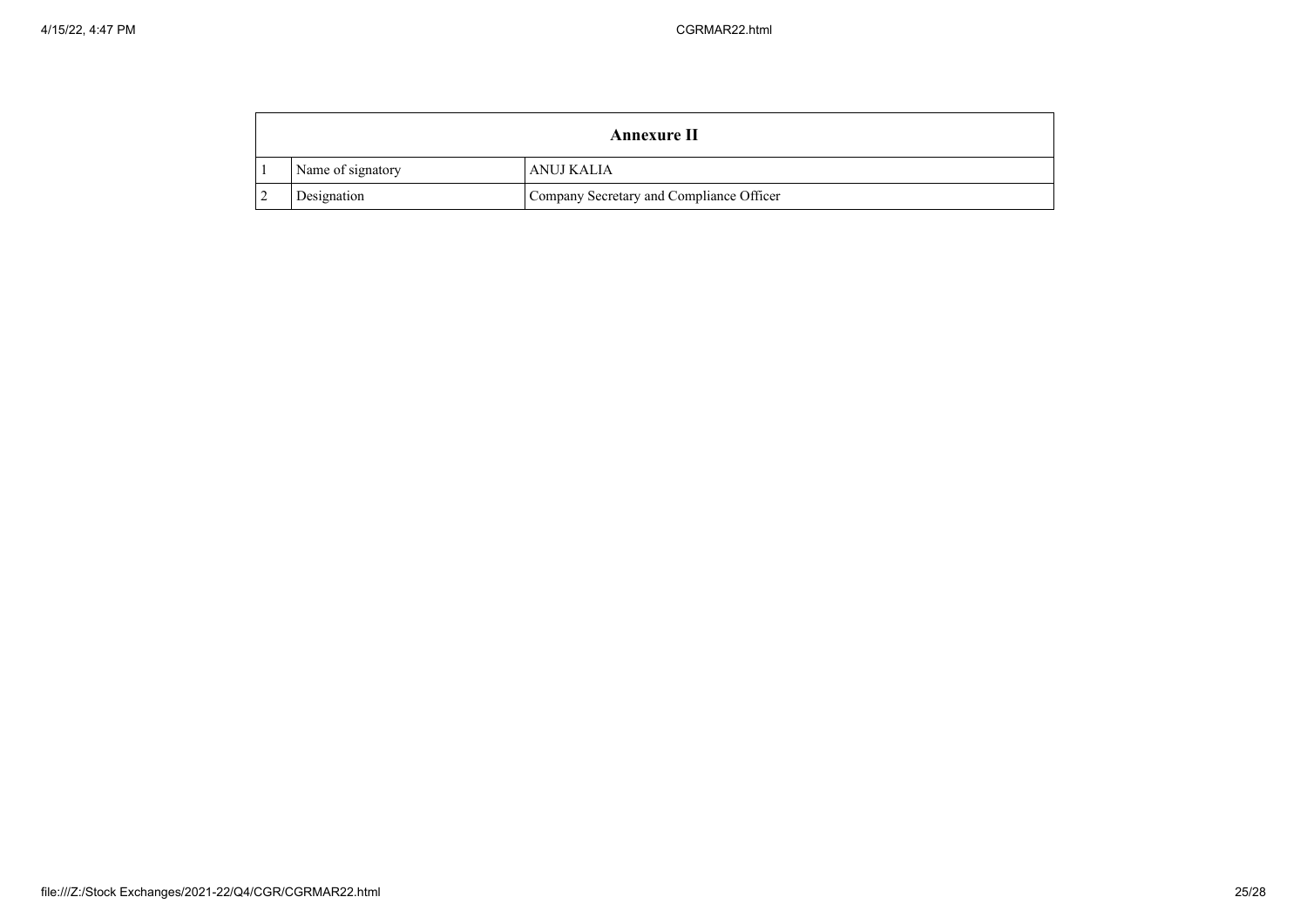| <b>Additional Half yearly Disclosure</b> |                        |  |  |  |
|------------------------------------------|------------------------|--|--|--|
| Applicability of disclosure              | Not Applicable         |  |  |  |
| Reason for Non Applicability             | Textual Information(1) |  |  |  |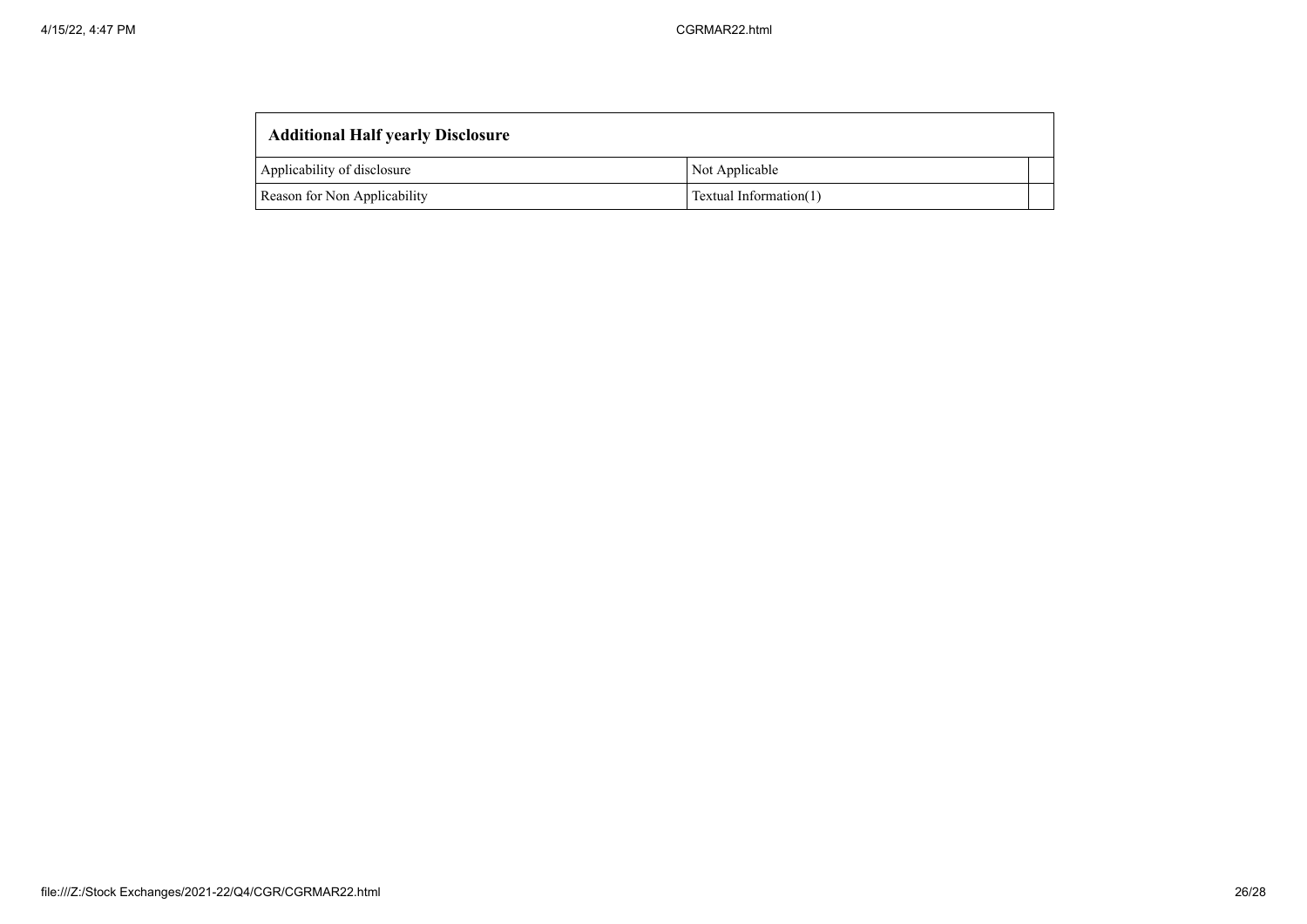| <b>Signatory Details</b> |                                          |  |
|--------------------------|------------------------------------------|--|
| Name of signatory        | ANUJ KALIA                               |  |
| Designation of person    | Company Secretary and Compliance Officer |  |
| Place                    | DELHI                                    |  |
| Date                     | 15-04-2022                               |  |